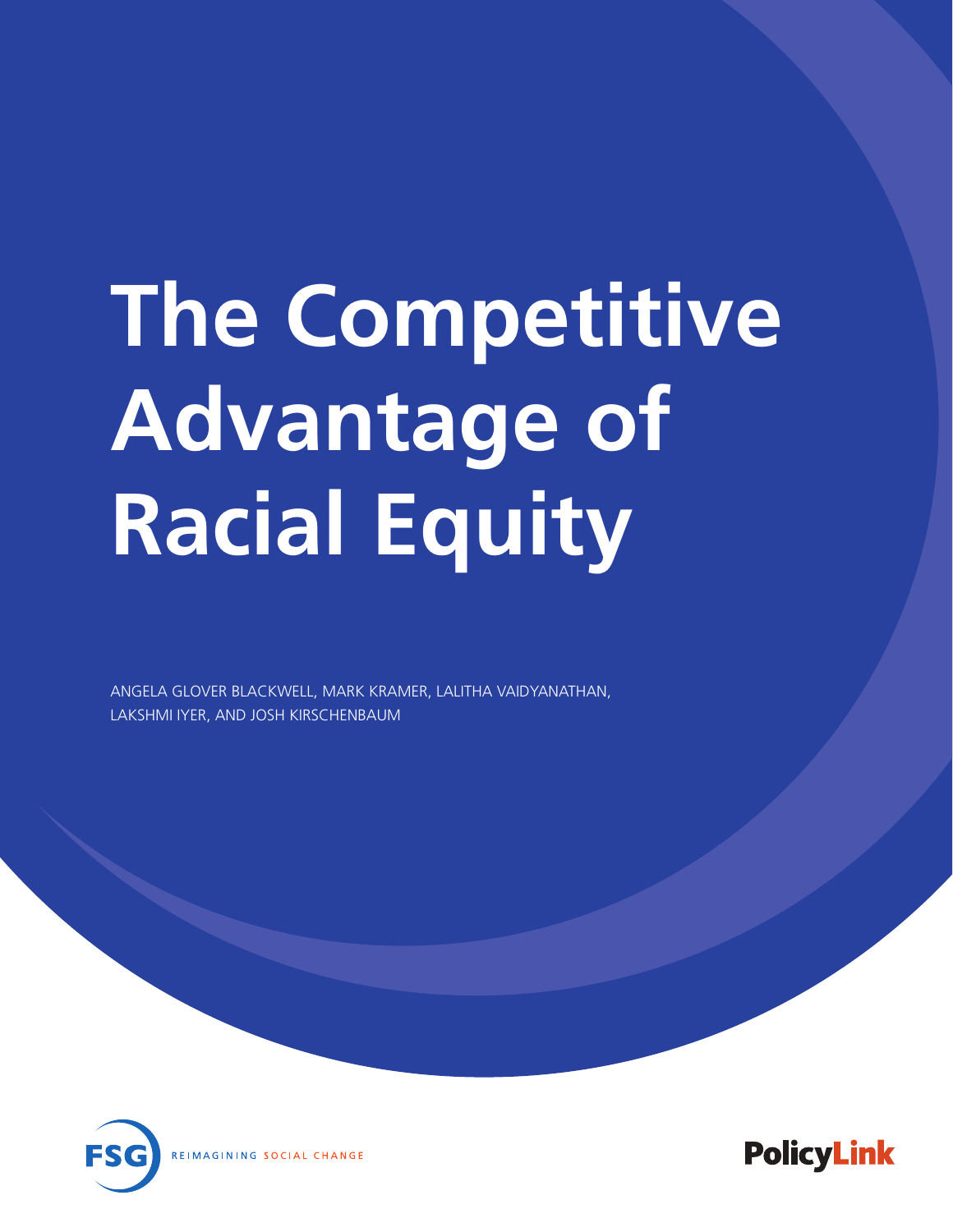#### About FSG

FSG is a mission-driven consulting firm supporting leaders in creating large-scale, lasting social change. Through strategy, evaluation, and research we help many types of actors—individually and collectively—make progress against the world's toughest problems.

Our teams work across all sectors by partnering with leading foundations, businesses, nonprofits, and governments in every region of the globe. We seek to reimagine social change by identifying ways to maximize the impact of existing resources, amplifying the work of others to help advance knowledge and practice, and inspiring change agents around the world to achieve greater impact.

As part of our nonprofit mission, FSG also directly supports learning communities, such as the Collective Impact Forum, the Shared Value Initiative, and the Impact Hiring Initiative, to provide the tools and relationships that change agents need to be successful.

Learn more about FSG at **www.fsg.org**

#### About PolicyLink

PolicyLink is a national research and action institute advancing racial and economic equity by Lifting Up What Works<sup>®</sup>. PolicyLink is guided by the belief that the solutions to the nation's challenges lie with those closest to these challenges: when the voice, wisdom, and experience of those traditionally absent from policymaking drive the process, profound policy transformations can emerge.

Learn more about PolicyLink at **www.policylink.org**

#### Join Us

FSG and PolicyLink are working on developing practical guidance for companies on how to do this work. If you or your corporation are interested in learning more, please contact Lalitha Vaidyanathan at **[lalitha.vaidyanathan@fsg.org](mailto:Lalitha.vaidyanathan@fsg.org)**.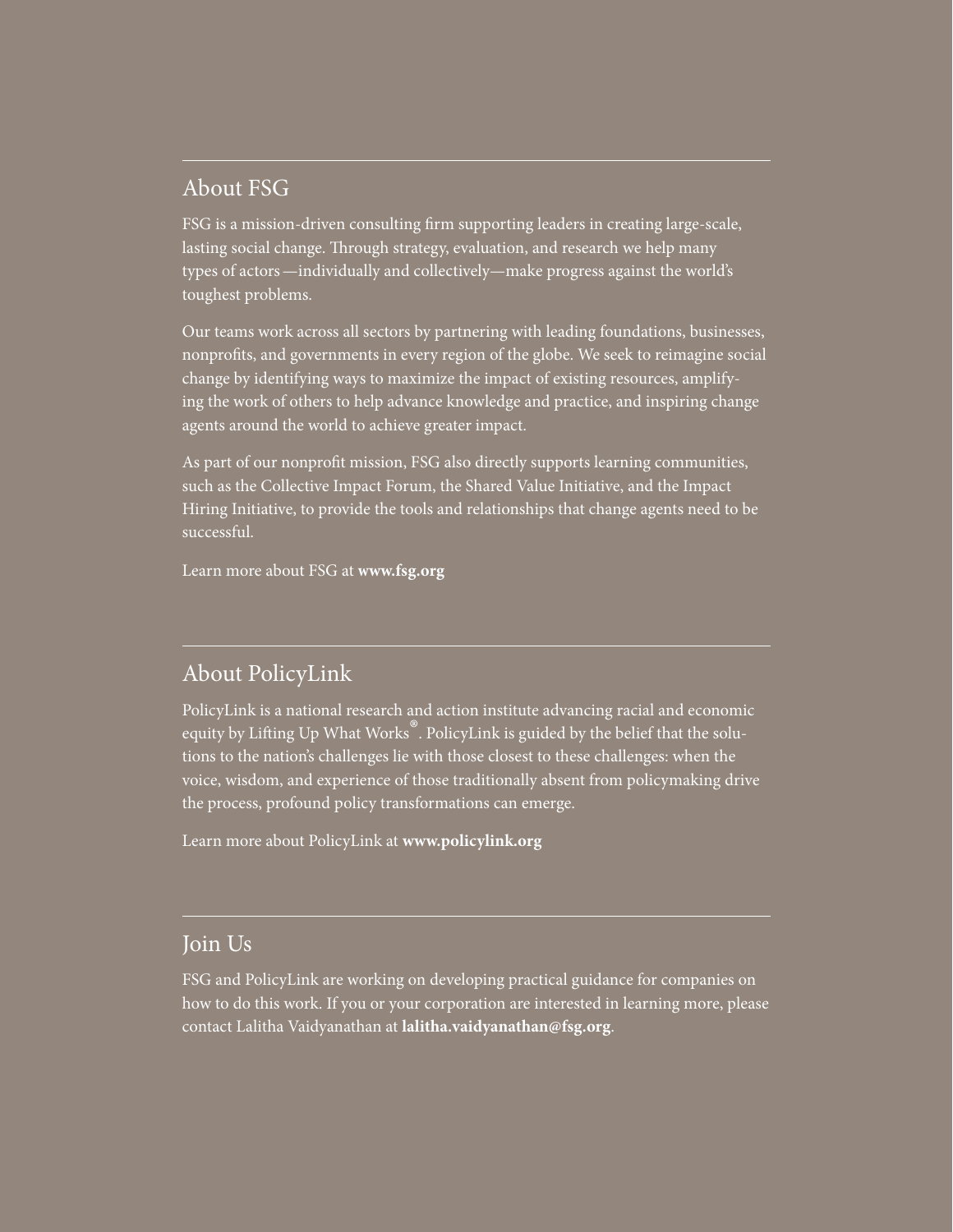#### **CONTENTS**

| 2 | <b>Introduction</b> |
|---|---------------------|
|   |                     |

- **Reconceiving Products and Markets**
- **Redefining Productivity in the Value Chain**
- **Strengthening the Business Context**
- **How to Begin**
- **Methodology**
- **Acknowledgements**
- **Endnotes**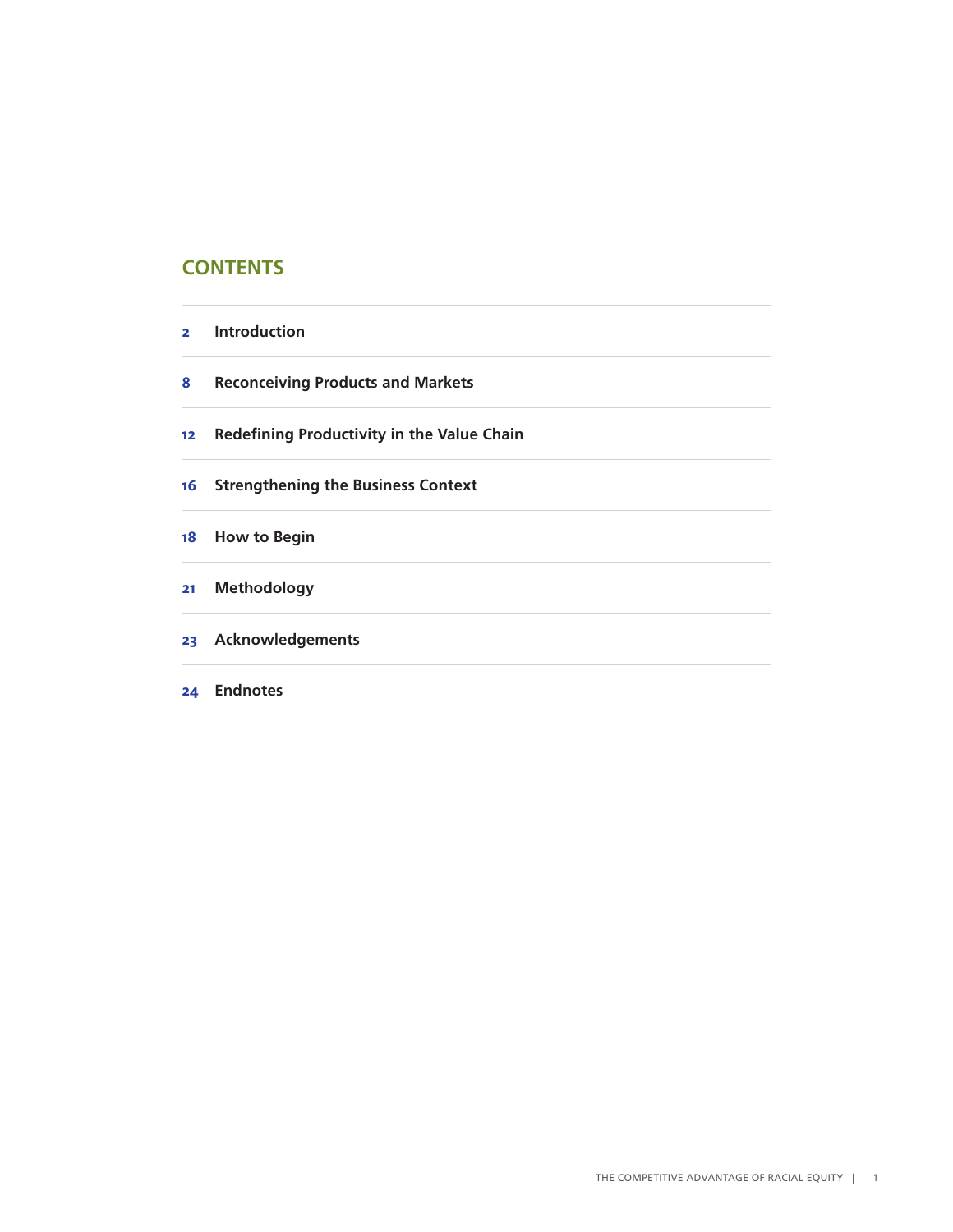### INTRODUCTION

#### Corporate America is missing out on one of the biggest opportunities of our time for driving innovation and growth: creating business value by advancing racial equity.<sup>a</sup>

It is unusual to view racial equity as a source of corporate competitive advantage. Yet, FSG and PolicyLink, in a 6-month research study, found evidence that a growing number of companies known for their hard-nosed approach to business—such as Gap Inc., PayPal, and Cigna—have found new sources of growth and profit by driving equitable outcomes for employees, customers, and communities of color.

Racial inequity is the result of structural racism that is embedded in our historical, political, cultural, social, and economic systems and institutions.1 It works cumulatively and produces vastly adverse outcomes for people of color in areas such as health, wealth, career, education, infrastructure, and civic participation *(see "What is racial equity, and why should business care?," pages 6-7).* Consider for example America's enormous racial wealth gap: The median net worth of White households is 13 times that of Black households and 10 times that of Latino households. This discrepancy in wealth is attributable not only to differences in educational and career opportunities but also to discriminatory post-WWII government mortgage policies that intentionally locked generations of Blacks and Latinos out of the housing market, the primary source of wealth for America's White middle class. The persistent impact of this disparity, combined with other inequities such as underperforming schools, poor access to public transit, predatory lending, and deeply disproportionate impact of our criminal justice system have ultimately excluded people of color from productive engagement in our society.

At the same time, there is a dramatic demographic shift approaching that many corporate leaders do not consider. An earlier major demographic milestone was reached in America in 2012: The majority of babies born across the country were Black, Latino,

a Racial equity is defined as just and fair inclusion into a society in which all people, immaterial of their race or ethnicity, can participate, prosper, and reach their full potential.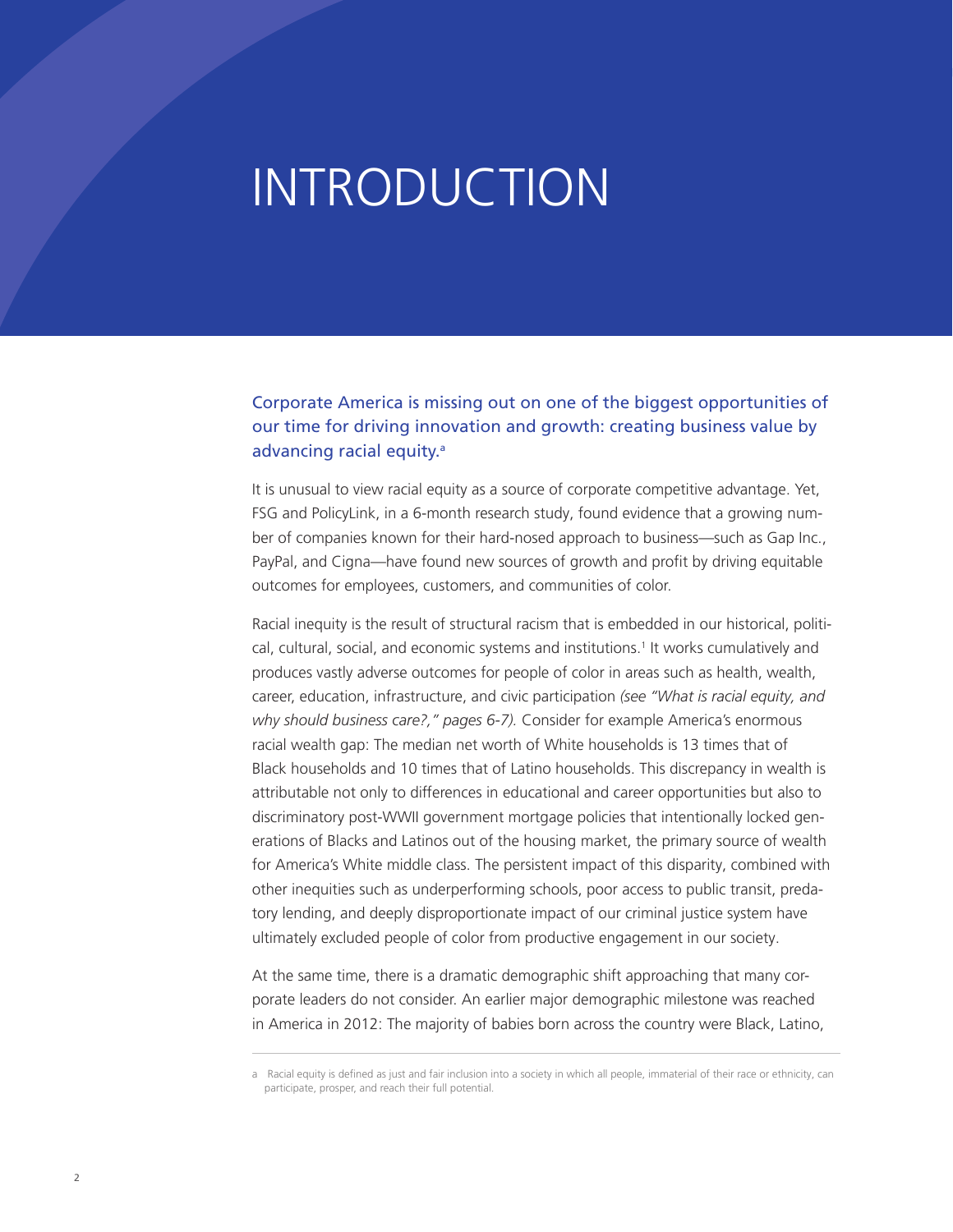Asian, multiracial, or another race/ethnicity other than non-Hispanic White. Currently, states such as California, Texas, Arizona, and Hawaii, as well as many major cities such as Dallas, Texas, and Durham, North Carolina, are already majority people of color. By 2019, a majority of youths under 18 will be of color, and by 2030 a majority of young workers will be people of color. A mere 10 years later, we will be a majority peopleof-color nation. This is a dramatic shift for an America that was 80 percent White as recently as the 1980s.

Together, these forces—rising diversity amidst persistent racial economic exclusion form the core challenge that America's businesses must address to compete in today's economy, and tomorrow's. The potential gains are tremendous: Data in the National Equity Atlas show that our national GDP could be 14 percent or \$2 trillion higher, if the wage disparity between White employees and employees of color was eliminated. The buying power of Black and Latino people has consistently risen since 1990, and by 2018 is estimated to be \$1.3 trillion and \$1.6 trillion respectively.2 Thirty years ago, our economy could find sources of growth even as it marginalized the people of color who made up a smaller share of our customers, employees, and suppliers. Can it continue to grow in the same ways when people of color become the majority? We think not.

For companies, a focus on racial equity is critical in order to innovate, to create products and services that serve a more diverse consumer base, and to cultivate a strong work-

force. Communities of color can open up new markets by providing a significant consumer base for existing businesses and by innovating new enterprises. Research shows that more diverse teams are better able to solve problems and that companies with more diverse workforces have higher revenues, more customers, and greater market shares. Advancing racial equity does not mean that every-

*The potential gains of advancing racial equity are tremendous: The buying power of Black and Latino people has consistently risen since 1990, and by 2018 is estimated to be \$1.3 trillion and \$1.6 trillion respectively. Also, the U.S. GDP could be 14 percent or \$2 trillion higher, if the wage disparity between White employees and employees of color was eliminated.* 

one will be treated the same, nor that everyone will achieve the same level of success. It does, however, require that we create the conditions to fully and fairly include everyone so that all employees, customers, and suppliers have the opportunity to reach their full potential. Doing so requires business leaders to re-invent every aspect of their business models to take into account the different circumstances, preferences, and needs of people of color, who will soon be the majority in our country.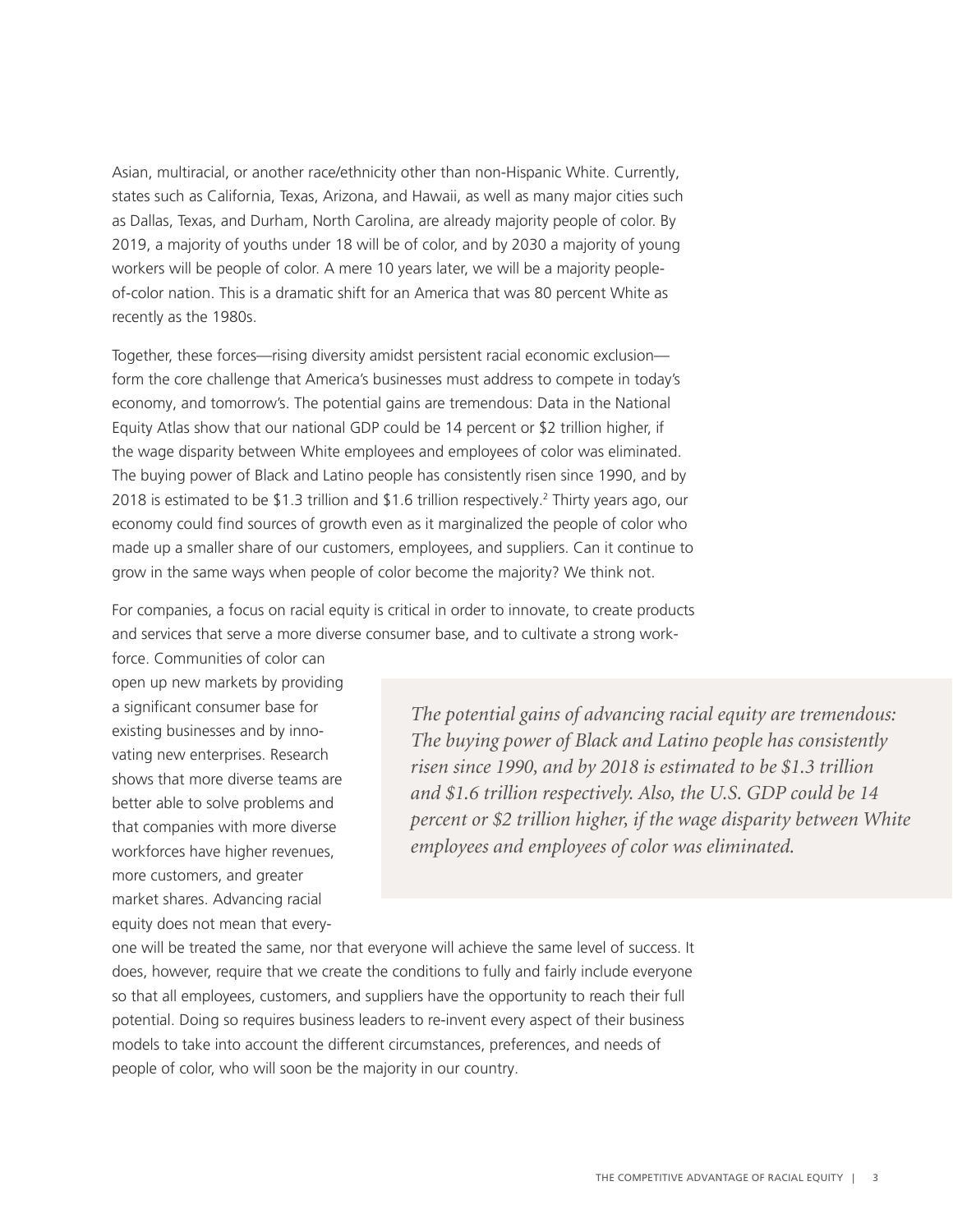Companies have a critical role to play in meeting this challenge. As Professor Michael Porter and Mark Kramer wrote in their 2011 *Harvard Business Review* article "Creating Shared Value," "Not all profit is equal. Profits involving a social purpose represent a higher form of capitalism—one that will enable society to advance more rapidly while allowing companies to grow even more. The result is a positive cycle of company and community prosperity, which leads to profits that endure."<sup>3</sup> It is precisely this cycle of community prosperity and corporate success that is at the core of shared value strategies to advance racial equity.

Our research showed that opportunities to create shared value by promoting racial equity occur at every point along a company's value chain—from hiring, training, and advancing employees, to procurement, product design, and marketing, even including the company's ownership and governance structure and its lobbying and philanthropy. As Porter and Kramer defined the concept, companies can create shared value at three levels. Each of these three levels offers opportunities to improve a company's economic performance by advancing racial equity:

#### Reconceiving products and markets

**1**

Better serving existing markets, or accessing new ones by developing innovative products and services that reduce inequities and meet the needs of people of color

### Redefining productivity in the value chain **2**

Reducing cost, increasing quality, and improving productivity through a company's operations by advancing racial equity

### Strengthening the business context **3**

Nurturing a reliable base of skilled human capital and external suppliers, increasing consumer demand, and improving the regulatory framework by creating opportunities for communities of color

We found a growing number of companies across industries such as financial services, healthcare, and retail are making firm strides in this direction, and these examples are included in the next three sections of this paper. While these companies may not always have started out with the intention of addressing racial equity per se, focusing instead on selling to lower-income populations or reducing employee turnover, they created substantial benefits for people of color while simultaneously improving their own bottom line. The examples that follow, therefore, suggest the potential for even greater economic value creation when companies intentionally focus on advancing racial equity.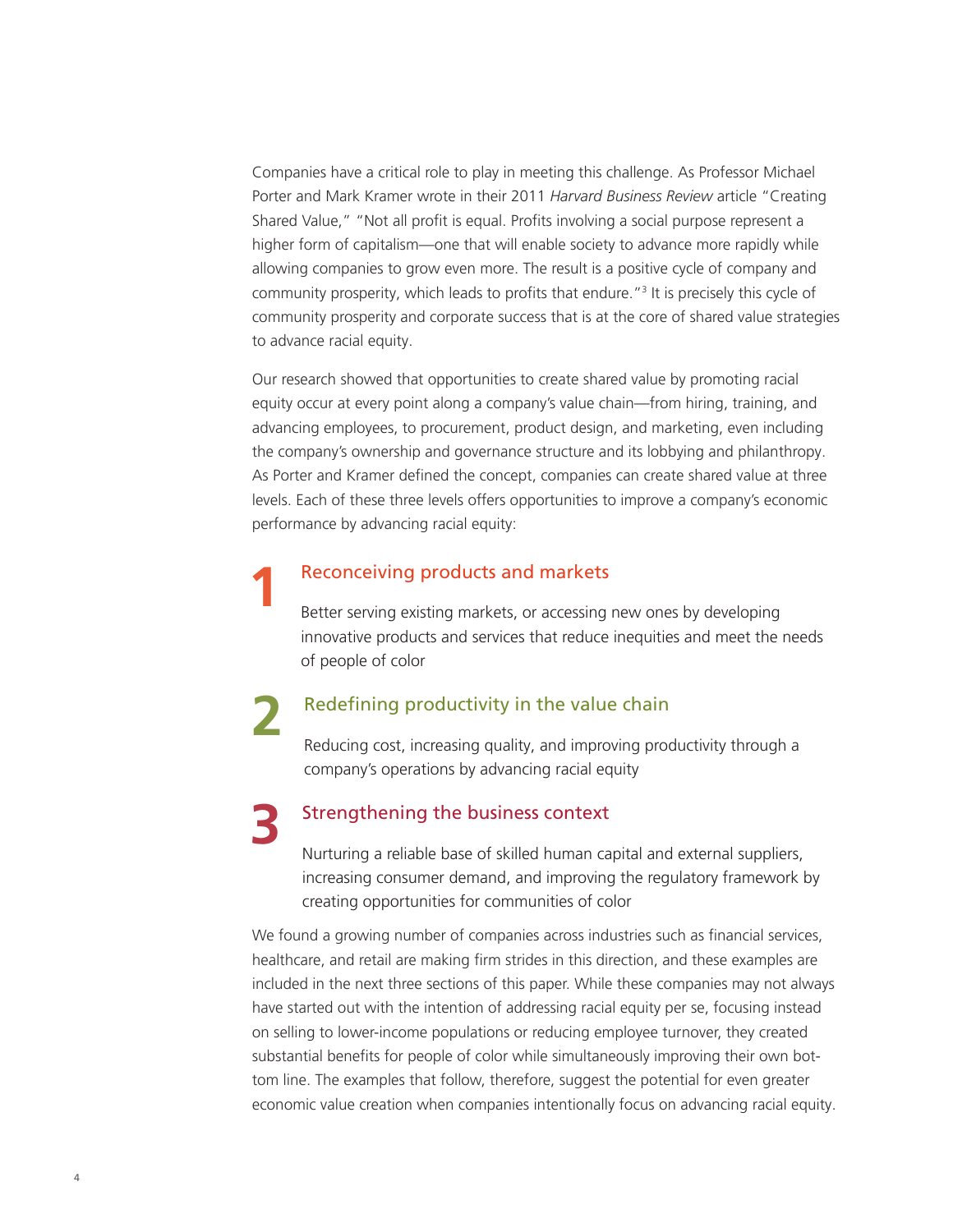#### Summary: How companies have advanced racial equity while creating business value

#### **Reconceiving products and markets**

*Better serving existing markets, or accessing new ones by developing innovative products and services that reduce inequities and meet the needs of people of color.*

PayPal's Working Capital (PPWC) loan uses alternative forms of credit assessment and thus eliminates PayPal factors traditionally influenced by race. To date, PPWC has disbursed \$3 billion to 115,000 customers. 25 percent of its loans were in credit-starved counties that are predominantly communities of color.

Regions Bank designed the Now Banking suite of products for underbanked and unbanked consumers, Regions many of whom are people of color, so they could cash checks with minimal fees and no minimum account balance. One in five Now Banking customers opens a checking account, creating a new pipeline **Bank** of long-term customers.

Brown's shopRite operator Brown's Super Stores found a profitable market expansion opportunity by establishing Super Stores grocery stores in Philadelphia-area food deserts, where predominantly low-income people of color live. **(ShopRite** The company offered customized food items and complementary services that were lacking, such as health clinics. The company's seven stores generate \$250 million in revenues and serves 250,000 people. **operator)**

**Redefining productivity in the value chain**

*Reducing cost, increasing quality, and improving productivity through a company's operations by advancing racial equity.*

#### Gap Inc. created a talent pipeline with double the average retention rates by providing a skills training Gap Inc. course and a 10-week internship program through the This Way Ahead program. Ninety-eight percent of participants are people of color.

Cascade Engineering's Welfare to Career program has decreased turnover from 65 percent to 5 percent by providing wrap-around services to employees previously on welfare. Half of these employees are people of color. **Cascade Engineering**

Kaiser Kaiser Permanente analyzed data and found significant disparities in hypertension rates between **Permanente** Whites and Blacks—it then designed a suite of culturally responsive care strategies that reduced the gap from 6.3 percent to 2.8 percent and significantly reduced operating costs.

#### **Strengthening the business context**

*Nurturing a reliable base of skilled human capital and external suppliers, increasing consumer demand, and improving the regulatory framework by creating opportunities for communities of color*

Prudential used its lobbying arm to work with a coalition of organizations to pass a legislation that helps small businesses enroll eligible workers in retirement plans, thus increasing access to retirement savings for people of color while creating a new market for Prudential and its industry. **Prudential**

#### **Symantec**

Symantec used its corporate foundation to launch the Symantec Cyber Career Connection, a program that trains and places youth—predominantly people of color-—in cybersecurity careers. Symantec plans to scale the program nationally in order to create a more diverse workforce for the entire cybersecurity industry.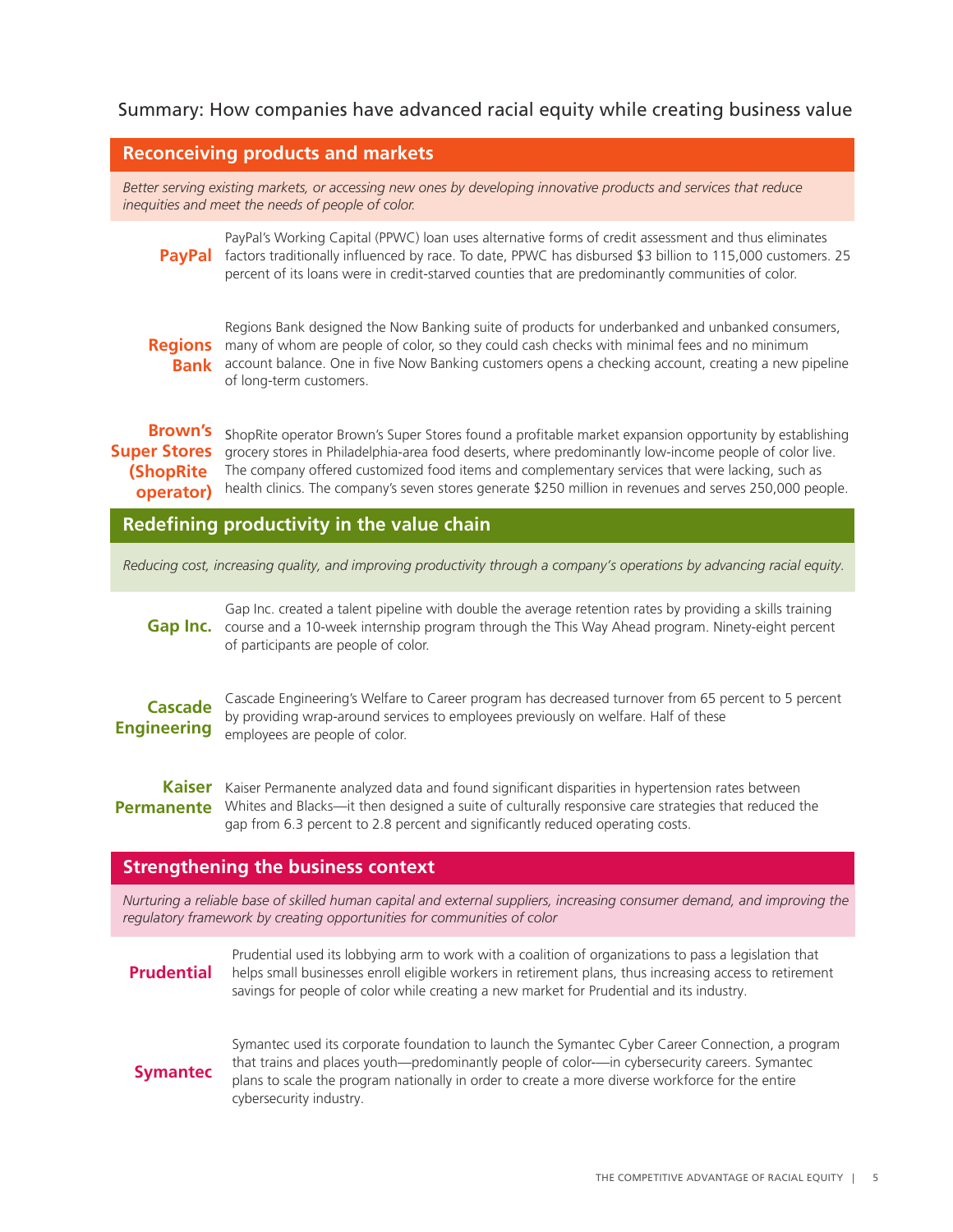### **WHAT IS RACIAL EQUITY,**



White households have 13 times the wealth of Black households and 10 times that of Latino households.<sup>4,5</sup>

Latino and Black families lost 66 percent and 53 percent of their wealth, respectively, during the recent recessions; Whites lost 16 percent.6

Thirty-one percent of Blacks and 29 percent of Latinos are unbanked or underbanked, compared to only 19 percent of Whites.7



The infant mortality rate for infants of Black mothers is 11 per 1,000 live births, double that of Whites.<sup>8</sup>

Black men and women face 40 percent and 57 percent higher hypertension rates than White men and women.<sup>9</sup>

Twenty-five percent of Latino children aged 6–11 are considered obese compared to 11 percent of White children.10



2017 unemployment rates for Blacks and Latinos was 8 percent and 6 percent respectively, compared to 4 percent for Whites.<sup>11,12</sup>

Among full-time workers aged 25–64, 32 percent of Latino workers and 22 percent of Black workers are "working poor" and earn below 200 percent of poverty, compared to about 10 percent of White workers.<sup>13</sup>

Blacks are 21 percent less likely to receive a call back for an interview than Whites, even with the same credentials.14,15

Fewer than 15 percent of board seats in Fortune 500 companies were held by people of color in 2016.16

Racial equity is defined as just and fair inclusion into a society in which all people can participate, prosper, and reach their full potential.<sup>17</sup> Said another way, a racially equitable society is one in which racial disparities in health, education, wealth, and other areas do not exist.

In the U.S., racial inequity is largely perpetuated by structural racism. Structural racism refers to historical and ongoing political, cultural, social, and economic policies and practices that systematically disadvantage people of color.<sup>18</sup>

Perhaps the clearest example of structural racism in America lies in how discrimination by race has been integral to the design, development, marketing, and even financing of American cities and suburbs.<sup>19</sup> Redlining—the practice of denying credit-worthy applicants housing loans in specific neighborhoods was sanctioned and aggressively promoted by federal mortgage programs, housing and development programs, and real estate boards. This practice was directly responsible for creating strict neighborhood boundaries that denied people of color equal access to home ownership in neighborhoods of opportunity populated by White

families, and has resulted in Whites becoming the primary home-owning class in America.<sup>20</sup> Homeownership is one of the most significant drivers of wealth in the U.S. The lack of access to homeownership accounts for most of the vast difference in wealth between races, and continues to have intergenerational effects for communities of color.21 The wealth gap continues to be a significant barrier to people of color's ability to pay for college or start a business.<sup>22,23</sup> Because the racial composition of a neighborhood influences perceptions of safety, residential desirability, and the local economy, structural racism has thus resulted in a vicious cycle that perpetuates low market values and poor quality schools in neighborhoods of color, and denies those neighborhoods proximity to desirable jobs that lead to stable careers.<sup>24</sup>

Racial discrimination unfortunately continues to be perpetuated even today by private sector companies. In 2009, a federal judge found that Wells Fargo gave three times more subprime loans to Blacks than "similarly situated white borrowers" in the four-year period from 2004 to 2008.<sup>25</sup> A recent report on mortgage lending and race found that Black residents in the Twin Cities earning over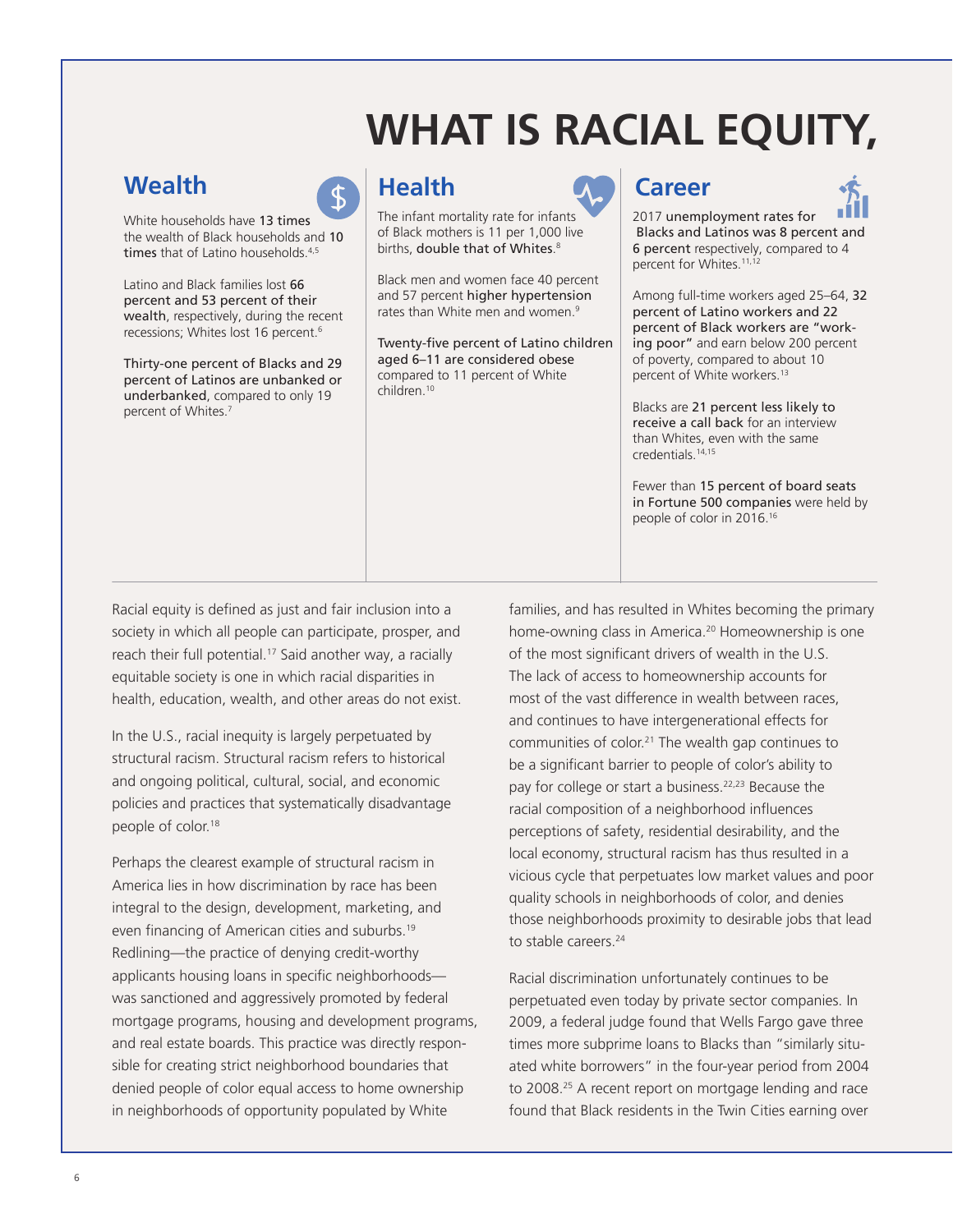### **AND WHY SHOULD BUSINESS CARE?**

### **K-12 Education Infrastructure Justice/Civic**

Black children are suspended from preschool at twice the rate of White children.<sup>26</sup>

The racial gap in middle-school performance remains significant in impoverished urban areas—in Washington, D.C., 8 percent of Black eighth-graders are proficient in math, compared to 80 percent of White eighth-graders.<sup>27,28</sup>

The 87 percent high-school graduation rate for Whites in 2014 was 14 percent higher than the rate for Blacks.<sup>29</sup>

Whites today are more than twice as likely as Latinos to have a college degree.<sup>30</sup>

People of color predominantly live in poorer neighborhoods—even Black families earning \$100,000 or more are more likely to live in poorer neighborhoods than White households making less than \$25,000.31

Since 2000, the number of jobs near the typical neighborhood worker has declined by 17 percent for Latinos, 14 percent for Blacks, and 6 percent for Whites.<sup>32</sup>

Blacks and Latinos suffer a pedestrian death rate that is 60 percent and 43 percent higher than that of Whites.<sup>33</sup>

Only 7 percent of White households don't own a car, compared to 24 percent Black and 17 percent Latino households.34



At current rates, one in every three Black males born today can expect to go to prison at some point in his life, compared to one in every six Latino males and one in every seventeen White males.<sup>35</sup>

Blacks who are convicted of murder are about 50 percent more likely to be innocent than other convicted murderers.36

Approximately 60 percent of those imprisoned are people of color.<sup>37</sup> In New Jersey, for every one White person incarcerated there are 12 Black people incarcerated.38

Seventeen states have implemented voting restrictions since the 2012 presidential election,<sup>39</sup> which has suppressed voter turnout among Latinos, Blacks, and mixed-race Americans.40

\$150,000 were twice as likely to be denied a home loan than Whites earning below \$40,000.<sup>41</sup> Although redlining is illegal, discriminatory lending practices based on race continue to prevail.<sup>42,43</sup>

Structural racism results in vastly inequitable outcomes for people of color in wealth, health, career, K–12 education, infrastructure, and civic engagement, as shown above.

The compounding effect of the above inequities is particularly alarming. For example, poor access to infrastructure such as transportation and health-promoting built environments (e.g., walking paths or playgrounds) has significant effects on the health of communities of color. Contact with the criminal justice system excludes people of color from voting and the workplace, thereby eroding civic participation, career, income, and wealthbuilding opportunities.

It is important to recognize that other forms of discrimination based on gender, disability, sexual orientation, and immigration status can also have a compounding effect on racial inequity. For example, lesbian, gay, and bisexual individuals who are people of color are subject

to micro-aggressions associated with both racism and heterosexism. However, we have chosen to focus primarily on race because we believe that race is one of the most powerful determinants of equity, and by targeting a vulnerable group that most needs support, we create the circumstances for all groups to benefit.<sup>44</sup>

The focus of this paper is to highlight how corporate America can find new sources of innovation and business growth by more deeply understanding and addressing these inequities. In particular, our research looked for areas of racial inequity where companies are best positioned to create business value—and found that these areas lie within the areas of health, wealth, and career. Corporations are less well-positioned to create shared value by influencing inequities in infrastructure, K–12 education, justice, and civic participation, as these are areas influenced mostly by the public sector through policy and legislation. However, a company could influence these areas through their voice, public policy, and philanthropy. Given the interconnected nature of these issues, leading companies also uncover promising business opportunities hidden within them.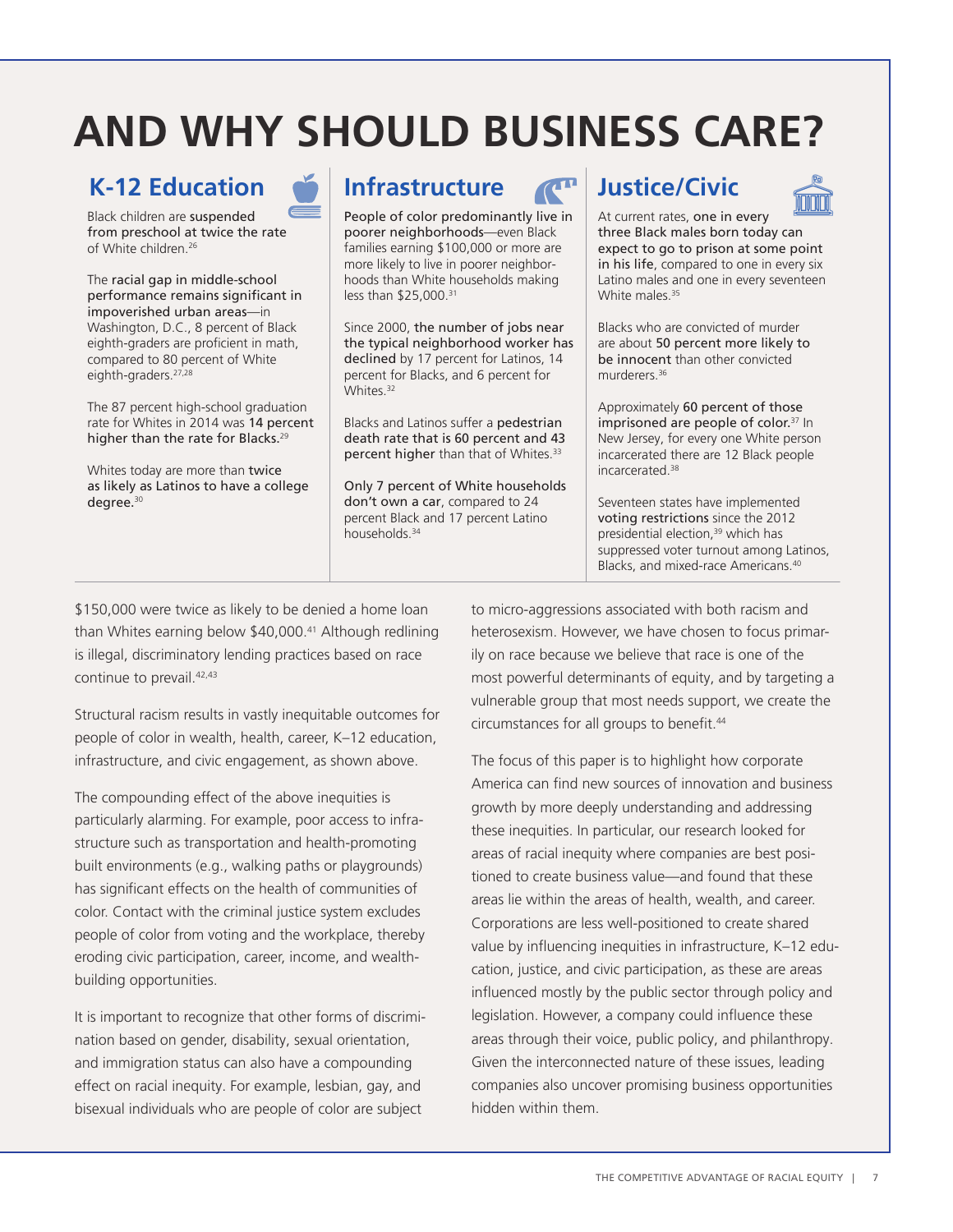# RECONCEIVING PRODUCTS AND MARKETS

Changing demographics are causing the buying power of people of color to increase much more quickly than that of White Americans. By 2018, the buying power of Black and Latino consumers alone is estimated to be \$3 trillion, amounting to 19.4 percent of the U.S. consumer market.45 Yet people of color encounter numerous barriers to full participation as consumers in the U.S. economy. Even the most basic human needs, such as access to healthy foods, are often inaccessible to inner-city populations. Twentynine million Americans, predominantly people of color, live in "food deserts" that have limited access to fresh fruit and vegetables.

ShopRite operator Brown's Super Stores, part of the \$15.7 billion Wakefern Food Corporation, has found profitable expansion opportunities by filling this gap. The company's seven stores generate nearly \$250 million in revenues by providing fresh food to 250,000 people in Philadelphia-area food deserts. The company had to go beyond the traditional mindset of most grocery stores that avoided low-income communities because they deemed them to be unprofitable either due to high operating costs from poor infrastructure or assumed that these consumers have low-purchasing power. The company saw that while grocery stores in richer neighborhoods prioritize customer experience, in low-income areas, that are predominantly markets of color, grocery stores are often overly policed with locks on expensive merchandise, which was frustrating for potential consumers who want to be treated with dignity. The company found that

Brown's Super Stores (Shoprite operator)

*\$250 million in revenue by serving food deserts*

*"Most grocery stores fled low-income communities because they deemed them to be unprofitable due to high operating costs from poor infrastructure or assumed that these consumers have low-purchasing power. But I saw a window of opportunity as an entrepreneur…Further, I also noticed that while grocery stores in richer neighborhoods prioritize customer experience, in low-income areas, that are predominantly markets of color, grocery stores are often overly policed with locks on expensive merchandise. Nobody wants to be treated that way."* 

*– Jeffrey Brown, CEO, Brown's Super Stores Inc.*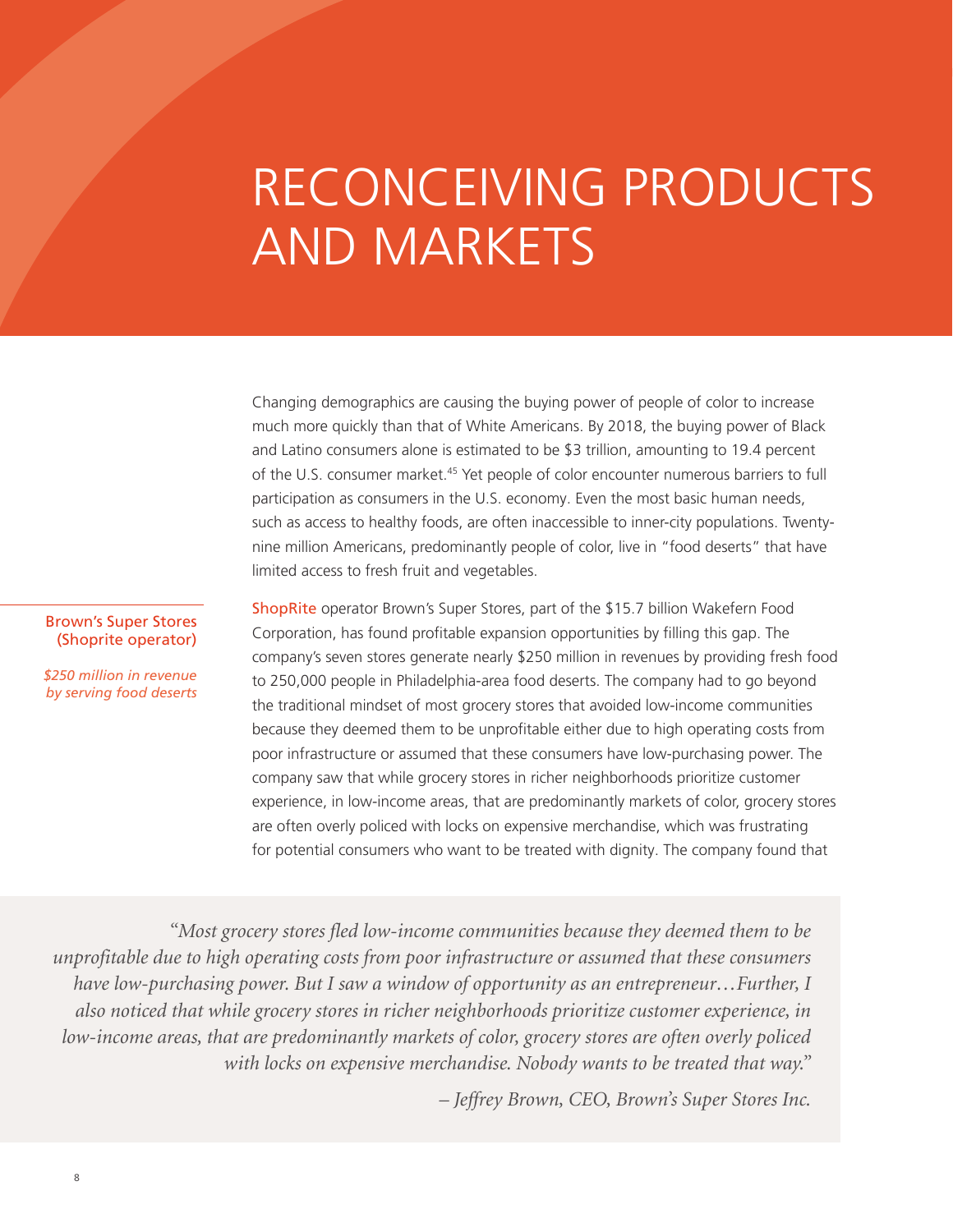there were lower-income consumers who were price sensitive and at the same time, wanted quality products. The company also recognized that their usual suburban stores wouldn't fit the needs of inner-city communities, so they conducted extensive research, including hosting town hall meetings with residents to design the in-store experience and cater to local tastes. Finally, when the company realized that its customers needed access to health care, it opened health clinics in the stores and trained staff to help its customers enroll in Medicare and Medicaid, resulting in a substantial increase in foot traffic.

PayPal found another underserved market in the working capital needs of small businesses. Almost a third of small businesses are owned by people of color, yet these businesses tend to be smaller and less profitable than White-owned firms, with lower credit scores and less collateral that limits their access to credit, which further restricts their growth. Even when credit is available, business owners of color pay 30 percent higher interest rates than their White counterparts.<sup>46</sup>

PayPal Working Capital (PPWC) is an alternative lending service that assesses credit risk on PayPal sales history and processing volume instead of on business or personal credit scores or the availability of collateral. Approvals are instant, and the borrower pays a fixed fee instead of interest. Repayments are based on a percentage of future PayPal transactions, so the debt service automatically declines if sales are slow. Since 2013, PPWC has disbursed more than \$3 billion in loans to 115,000 businesses in the U.S., the U.K., and Australia. Customers have been highly enthusiastic, as reflected in consistently high net promoter scores. And PPWC loans have unlocked dramatic opportunities for economic growth in underserved communities: 25 percent of PayPal Working Capital loans were disbursed in credit-starved counties that experienced a loss of 10 or more bank branches during the Great Recession. Not surprisingly, banking deserts predominantly affect communities of color. Further, year-over-year sales of PPWC borrowers grew 22 percent compared to peer businesses, which grew only 2 percent.<sup>47</sup>

Another example in the financial services sector is Regions Bank, a \$122 billion U.S. bank operating primarily in the South and Midwest that wanted to expand its market. The bank zeroed in on the \$141 billion market of unbanked people in the U.S. This market, consisting disproportionally of people of color, was poorly served by existing financial services and almost completely ignored by the bank's competitors. Regions conducted detailed market research to understand the needs and attitudes of this unserved population, and discovered that 30 percent of individuals in its service territory—more than one million households—had resorted to predatory non-bank financing within the preceding 90 days for loans that the bank could have profitably provided at significantly lower costs.

#### PayPal

*Provides \$3 billion in loans to small businesses*

#### Regions Bank

*New approach to banking opens \$141b market*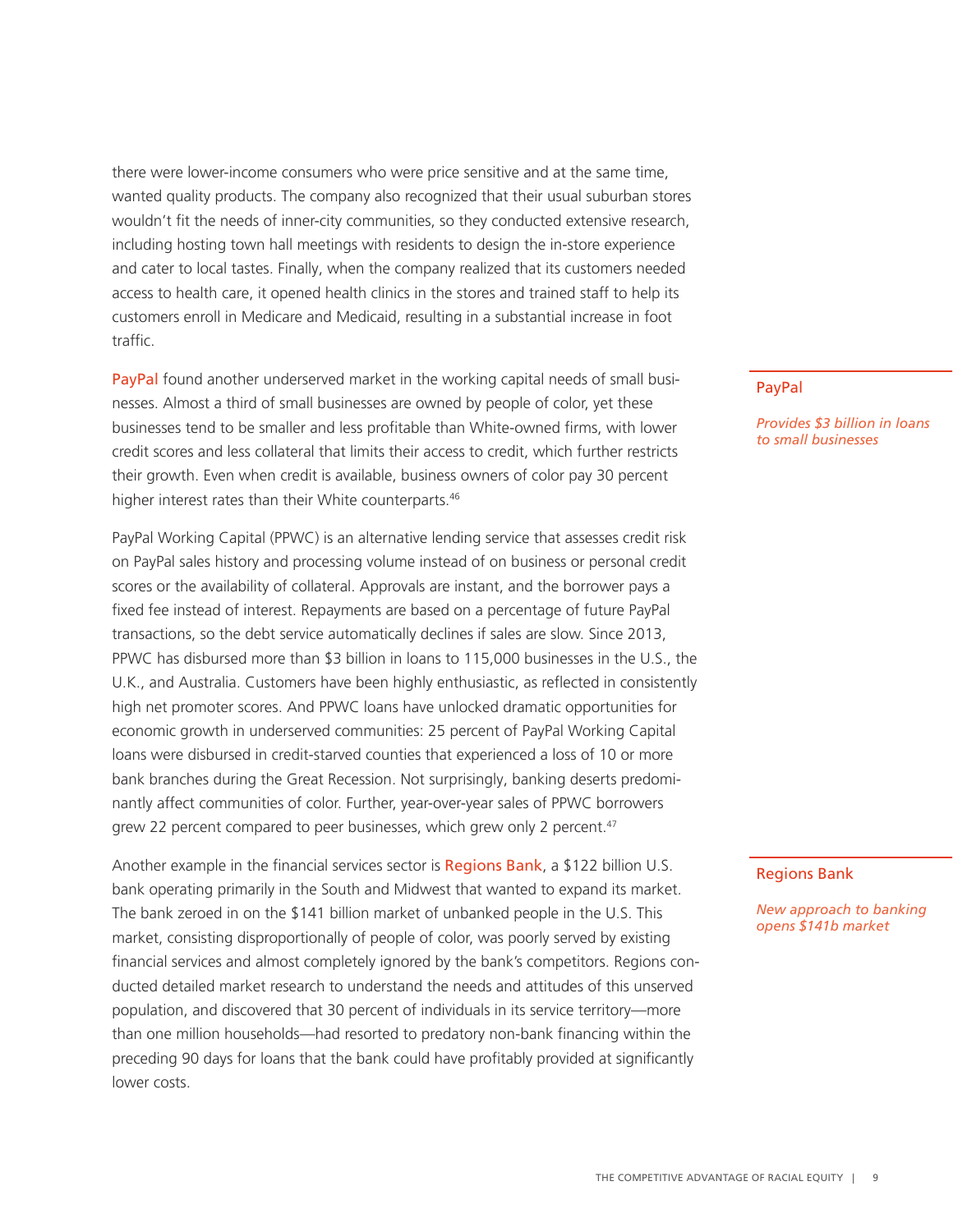*"If you look at the number of people out there who do not believe that they are bankable or are unfamiliar with the banking system, there is a market there. They are paying too much for what they are getting. So the question is, can you provide products that are profitable to the bank, and meet their needs, so you can take someone out of that predatory environment."*

*– Leroy Abrahams, Area President, Regions Bank* 

The profitability drivers of traditional banks are fundamentally at odds with any business model that aims to serve people of color from low-income communities. Traditionally, banks have based their business models on high account balances, low utilization of in-person services, and low underwriting costs. Regions Bank, however, grew its market by taking a different approach, designing a new suite of highly affordable checking and savings accounts with minimal fees, no minimum balances, incentives to save, and a flexible line of credit secured by a savings account. As these new consumers become comfortable with basic services, Regions helps them navigate to more complex products, such as home mortgages, business loans, and retirement savings.<sup>48</sup> Regions has seen that one out of five customers transitions from basic check cashing to opening up a checking account in just 12 months, and to more advanced products in two to three years.<sup>49</sup>

Regions Bank is not alone in pursuing this market. In fact, serving the unbanked has become a major growth opportunity: more than \$12.7 billion in investment poured into technology-based financial services for the unbanked in 2016 alone, of which approximately half is estimated to be in products specifically designed for the underserved.<sup>50,51,52</sup> Incubators like the Financial Solutions Lab—led by JPMorgan and the Center for Financial Services Innovation—are intentionally investing in fintech startups that address the needs of people of color.<sup>53</sup> Oportun is one such company. It provides high-quality, small-dollar loans to Latino consumers with little or no credit history. It has tailored its distribution network and customer experience to the needs of this segment with branches in Latino supermarkets and bilingual staff.<sup>54</sup> It has also reported payments to credit bureaus to help customers build their credit histories.<sup>55</sup> Since 2006, it has disbursed over \$3 billion in loans to one million customers.<sup>56</sup>

#### **Oportun**

*Disbursed \$3 billion in loans to Latinos with little credit history*

#### DBL Partners

*Invests in companies which reduce inequities*

Finally, **DBL Partners**, a double bottom line venture capital firm, found a new set of investment opportunities by focusing on early-stage companies that create products that also address societal needs. For example, DBL invested in the Muse, an online platform that has served over 50 million people, predominantly those of color, to advance in their careers. DBL has also invested in successful portfolio companies in clean tech,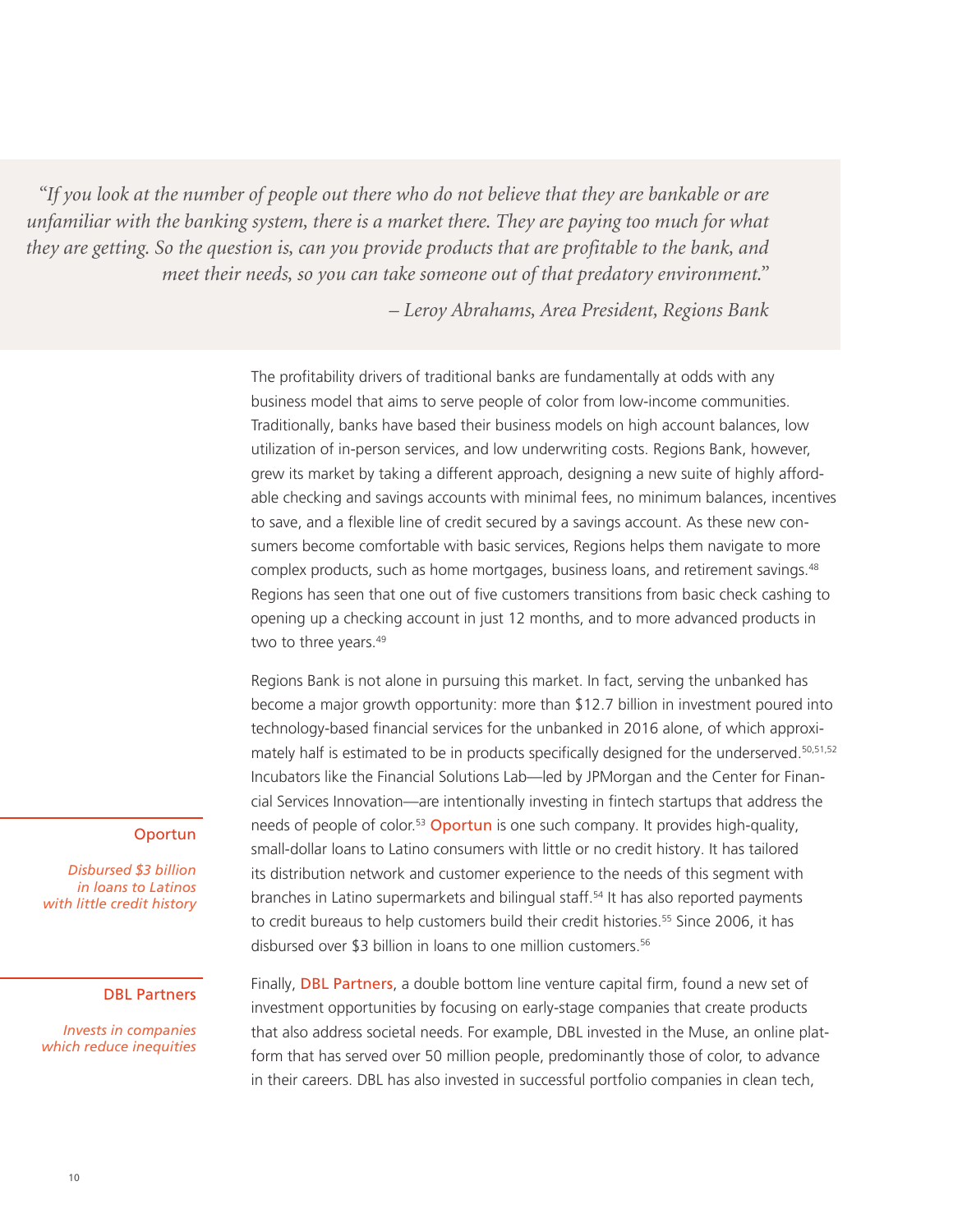sustainable products, and health care that has ultimately created 30,000 new jobs, many filled by people of color.<sup>57</sup> At the same time, DBL is also performing in the top decile of venture capital firms, providing a 24 percent annual return to its investors.<sup>58</sup>

Regions Bank, ShopRite operator Brown's Super Stores, PPWC, Oportun, and DBL provide just a few examples of the potential for new products, services, and investments that meet the overlooked needs of people of color. These companies advance racial equity by offering access to basic needs such as fresh food, working capital, and financial services that most White communities take for granted. In each case, these companies succeeded by identifying a market opportunity that competitors missed and by designing their offerings to overcome pervasive barriers that rendered conventional business models inaccessible to people of color. Enterprising companies will find many more such opportunities once corporate leaders recognize the importance and distinctive needs of these rapidly growing markets.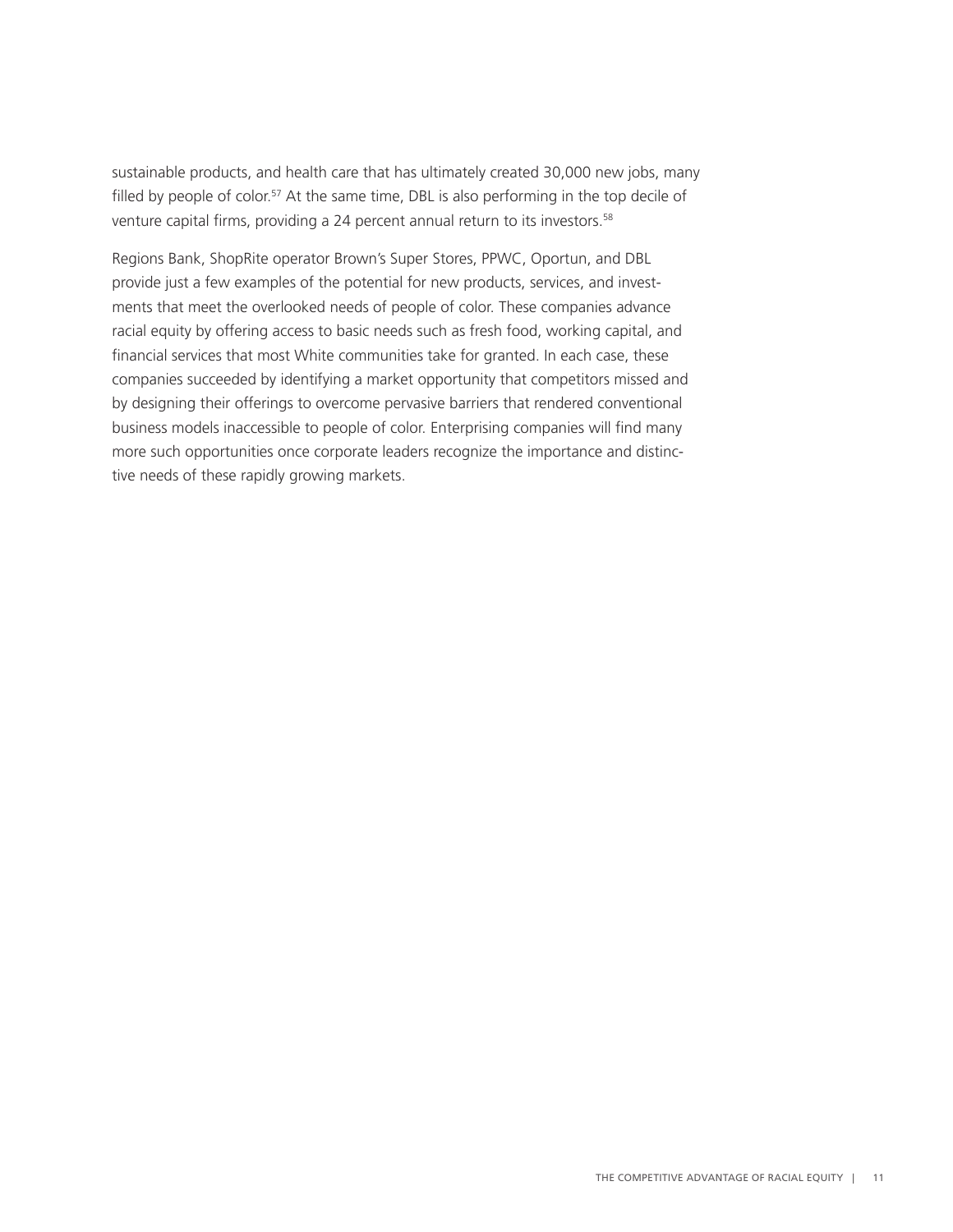# REDEFINING PRODUCTIVITY IN THE VALUE CHAIN

People of color have been excluded from full participation in our economy not only as customers, but as employees as well. While unemployment levels have fallen across the United States in the years since the Great Recession, the unemployment rate for Blacks remains at 7.1 percent, double the rate for Whites even when their education levels are the same.59 And among those who are employed, people of color are disproportionately trapped in low-wage jobs with high turnover and few prospects for advancement. In retail, for example, Black workers make up 11 percent of the labor workforce, but only 6 percent of the managers.<sup>60</sup>

Employee turnover represents a substantial cost to large employers, especially in retail, food service, and hospitality, where annual turnover rates can reach 100 percent or more. Yet much of this turnover is caused by conventional hiring, training, and HR policies that fail to take into account the challenges in transportation, child care, and financial stability that are prevalent among their entry-level employees, who are often disproportionately people of color. When employment practices are reconsidered to address these obstacles, the rate of turnover drops dramatically. Gap Inc., for example, through its This Way Ahead program has shown that a career skills training course, followed by a 10-week paid internship and a mentoring program, can equip unemployed youth without a high school diploma to become successful salespeople with double the rates of retention and higher engagement scores than their peers. And ninety-eight percent of these youths are of color. Retailers in highly competitive industries, such as convenience stores, grocery, and big box, have increased productivity and efficiencies by investing in their workforce, providing stable hours, competitive wages, and job training.<sup>61</sup>

#### Gap Inc.

*This Way Ahead program doubles retention rates*

#### Cascade Engineering

*Reduced turnover from 62 percent to 2 percent* Cascade Engineering, a \$400 million Michigan-based manufacturer of plastic systems, developed a Welfare to Career (W2C) program that not only advances racial equity, but also addresses the projected skills gap in advanced manufacturing.62,63 The company recognized that former welfare recipients often lacked access to reliable transportation, stable housing, child care, short-term credit, and other support systems essential for successful job performance that most employers routinely assume to be in place. Rather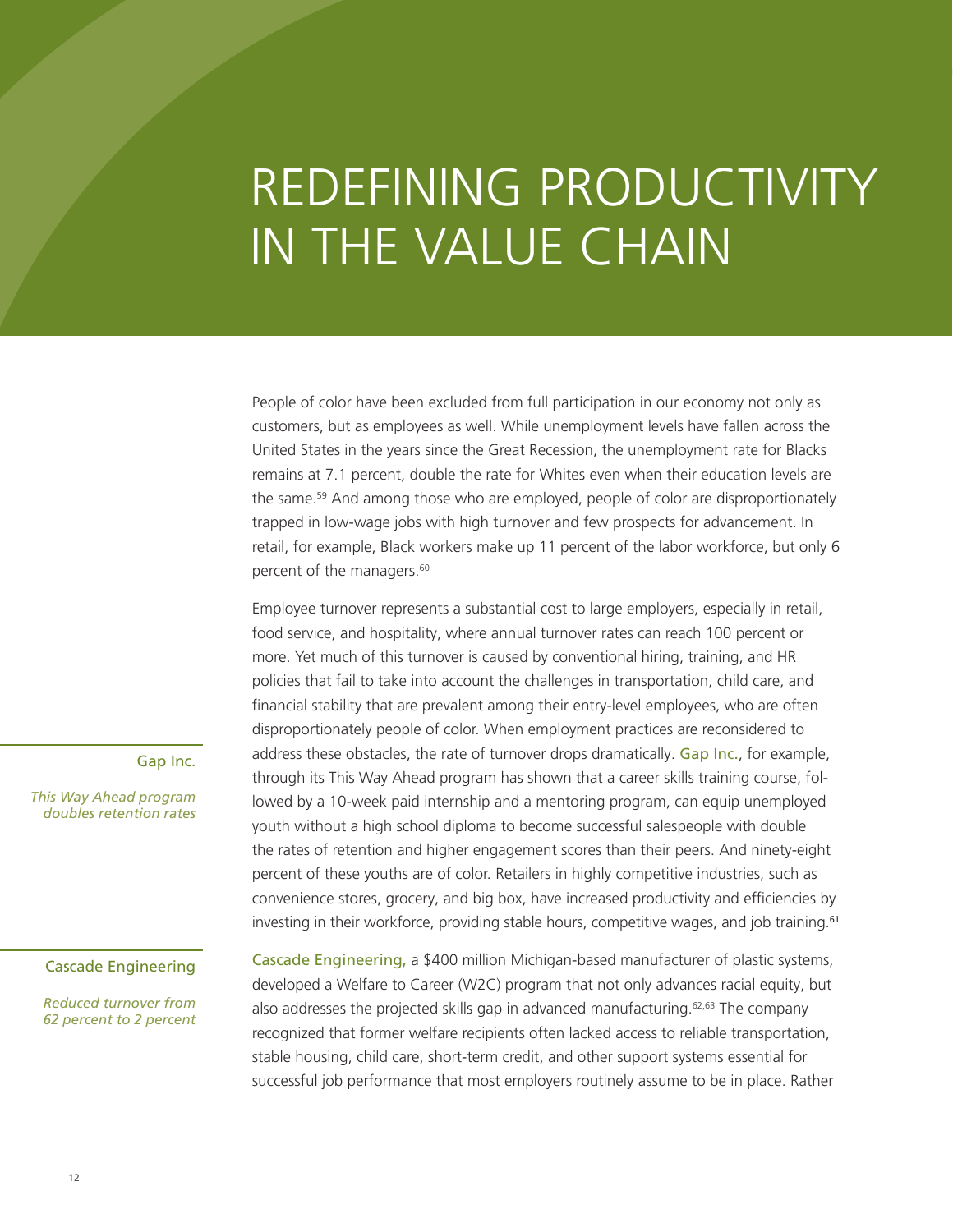*"One of the most unique things about this program is that current Gap Inc. employees volunteer with our non-profit partners and lead training workshops before the young people begin the interview process for their paid internships. Not only does this provide leadership and professional development opportunities for Gap Inc. employees to grow as managers, it also gives This Way Ahead participants a chance to build relationships with Gap Inc. employees before the high-stakes experience of an interview."* 

*– Abby Davisson, Director, Global Community Partnerships, Gap Inc.*

than leave it up to the employees to overcome these challenges on their own, Cascade established a nonprofit called SOURCE—which includes over a dozen other local companies as members today—to offer case management and wrap-around support services to employees in need. Cascade also broadened the set of acceptable reasons for missing work to include things like caring for a sick child or parent. And when the company realized that many of its employees live from paycheck to paycheck, sometimes resorting to payday lenders in between, the company changed from biweekly to weekly payrolls. Cascade also trained its managers to understand issues of implicit bias and intergenerational poverty, which contribute to many of the barriers faced by employees on welfare. As a result of these efforts, Cascade was able to decrease turnover from 62 percent to 2 percent over a period of nine years. The turnover costs also decreased from \$3.6 million in 2000 to \$493,000 in 2008.<sup>64</sup> Employees in the program, almost half of whom are people of color, have become financially self-sufficient, thereby saving the state of Michigan almost \$1 million in cash assistance, food stamps, and child care vouchers.65 Given projections that over the next decade an estimated 2 million of the 3.5 million manufacturing jobs available in this country will go unfilled, programs such as Cascade's W2C initiative could offer solutions that help address the industry's needs, reduce government spending, and advance racial equity in career opportunities.

Healthcare costs are another major expense for most large employers, and a portion of these costs are attributable to health inequities between White populations and people of color. When American Express analyzed health data for its 50,000 employees, it found that medical and pharmaceutical expenses were nearly twice as high for employees with diabetes, many of whom were people of color. In 2010, the company launched the Healthy Living Program to reach and engage employees at risk of diabetes. Working with internal groups such as the Black Employee Network and the Hispanic Origin and Latin American Network, the company hosted educational panels on diabetes and cardiovascular disease and events on healthy eating and conducted health screenings.

#### American Express

*Improved health (and productivity) of employees*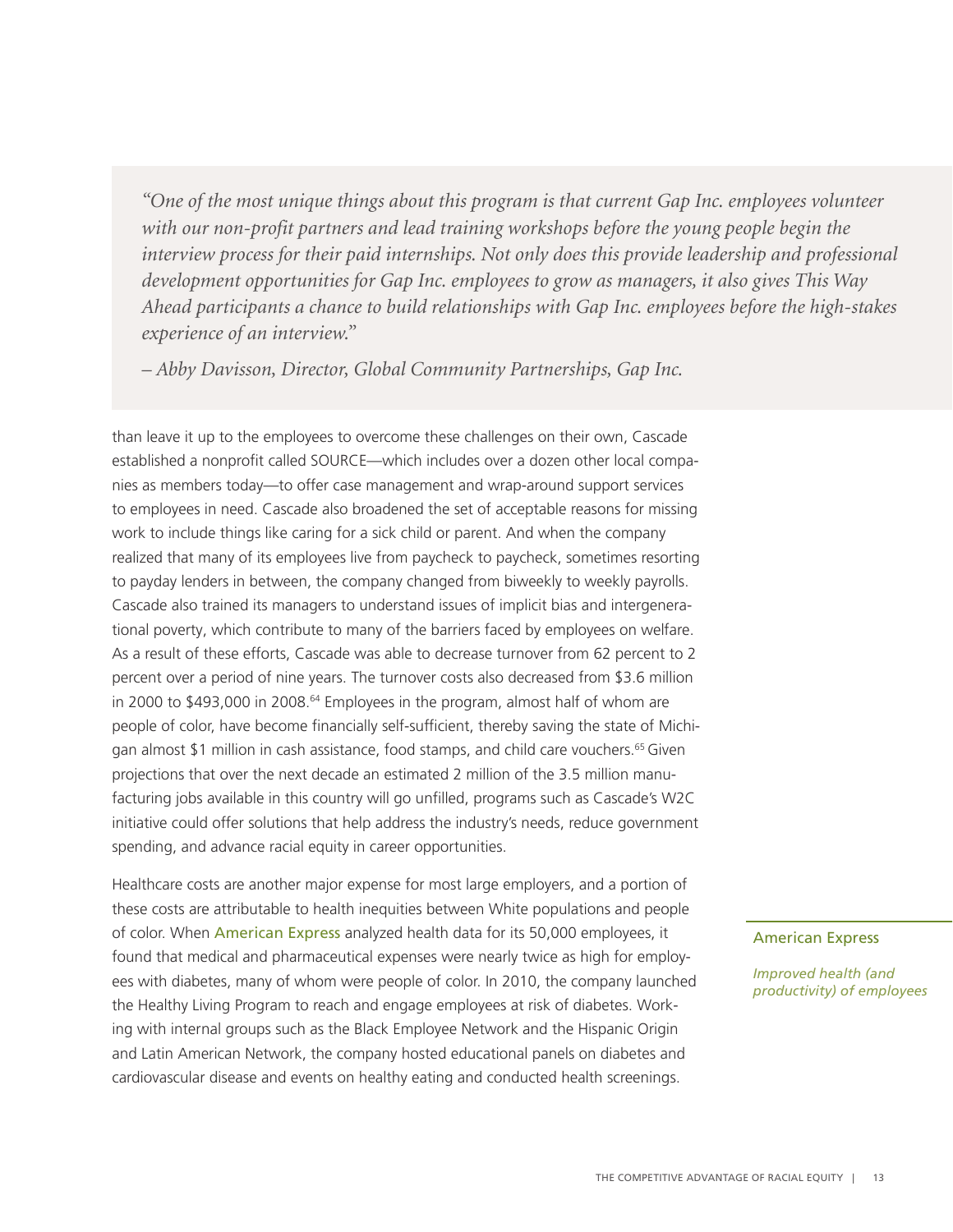The program successfully reduced blood pressure, body-mass index, and stress levels amongst at-risk employee groups, reducing healthcare costs and increasing productivity. It is estimated that, on average, every dollar spent on company wellness programs like these returns six dollars in lower medical costs and reduced absenteeism. $66$  The key to efforts like Amex's Healthy Living Program is to be highly targeted in understanding differences by race and to deliver tailored and culturally appropriate solutions.

Savings from reducing racial inequities in health outcomes for those in the healthcare business can be even more dramatic. It is estimated that the economy loses an estimated \$309 billion per year from the direct and indirect costs of health disparities due to racial discrimination in the healthcare system,<sup>67</sup> which in turn leads to distrust and lack of engagement by people of color.<sup>68</sup>

#### Kaiser Permanente

*Decreased operating costs by reducing health disparity*

Kaiser Permanente—one of the nation's largest integrated healthcare delivery systems—has explicitly committed to eliminating disparities in health and healthcare with the expectation of better health outcomes for its customers and major cost savings for the company. The company disaggregates data by race and ethnicity to identify and reduce disparities. For example, data showed that over 65 percent of patients with hypertension in Kaiser's Gardena, California offices were Black, and that there were significant differences in hypertension control rates between White and Black patients. In response, the company adopted a suite of culturally responsive care strategies, including physician-led educational programs, a redesign of the care delivery system, and tailored communication tools. Not only did the hypertension rates for both Blacks and Whites improve, but the disparity in hypertension control rates for Blacks versus Whites dropped from 6.3 percent to 2.8 percent and the operating costs for chronic disease care management also declined.<sup>69</sup>

In order to ensure quality care for diverse members, Kaiser has also made significant investments in a formal structure to deeply integrate cultural competency in its service delivery. Kaiser created the Institute for Culturally Competent Care (ICCC), which integrates cultural competence into their care delivery system by codifying learnings from their Centers of Excellence in Culturally Competent Care, which are regional centers that integrate cultural competence into the local healthcare delivery system. The centers focus on two or three health issues that significantly affect the local population and develop culturally relevant care management programs to positively affect health outcomes. Patients with congestive heart failure who participated in the ICCC program had lower rates of hospitalization, better health outcomes, and lowered Kaiser's operating costs.70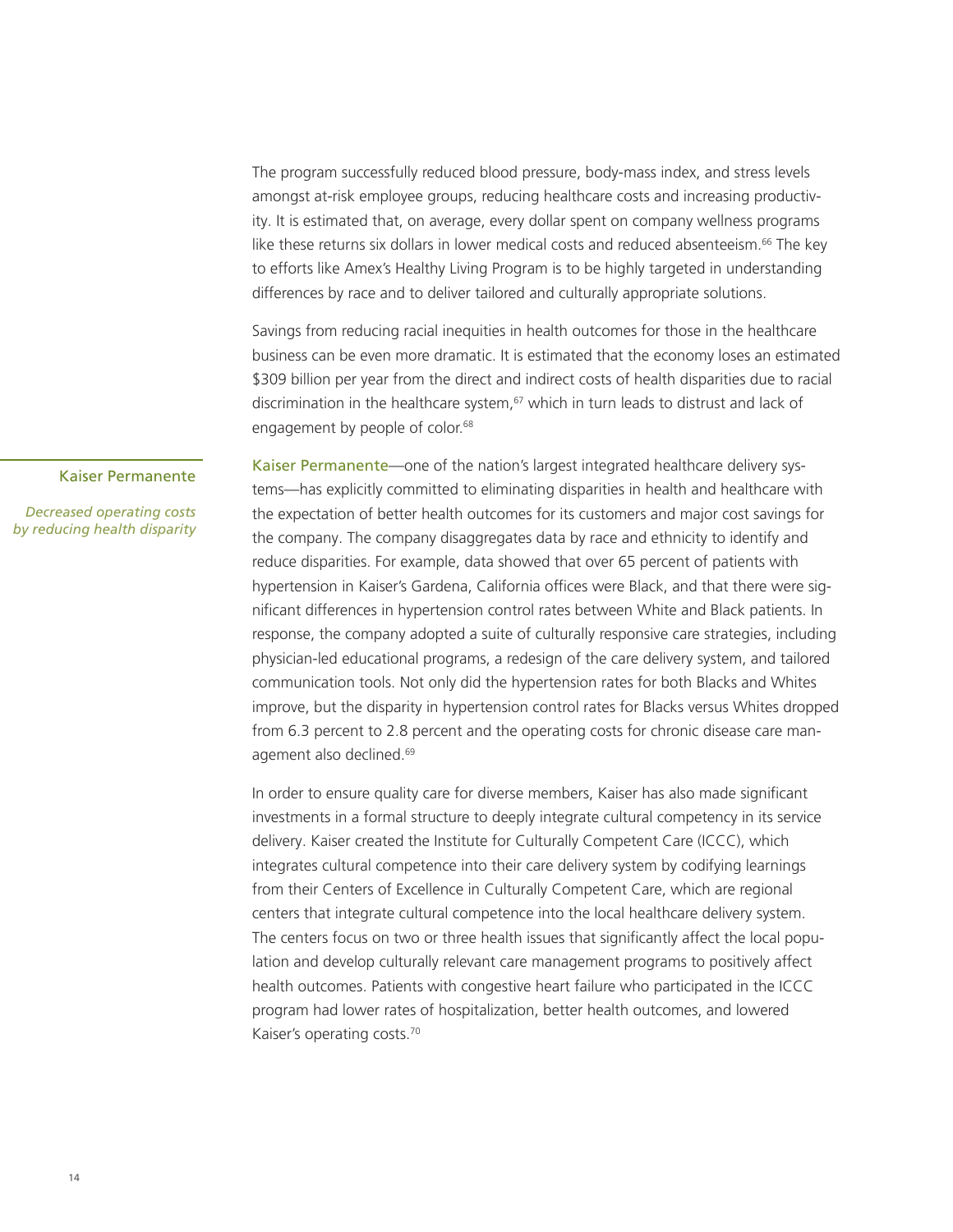Cigna, an insurance provider with \$29 billion in revenues, realized that more than 1,000 of its corporate clients had a workforce that was more than 50 percent people of color, and that these employees had serious differences in their health conditions and costs. For example, in Tennessee, Black women had a significantly lower screening rate and higher mortality rate from breast cancer than White women. Targeted and personalized messages, together with GIS mapping that identified areas without enough screening facilities, led to a significant reduction in the disparities.

If the current racial inequities continue, it will further accelerate cost increases for most major companies due to unfilled jobs, higher costs in hiring, greater turnover, lower productivity, or higher healthcare costs of employees or customers. Companies need to examine the racial inequities within their own value chain—faced by employees, suppliers or customers—and then take steps to restructure their own policies and processes to advance racial equity.

**Cigna** 

*Improved clients' workforce by focusing on disparities*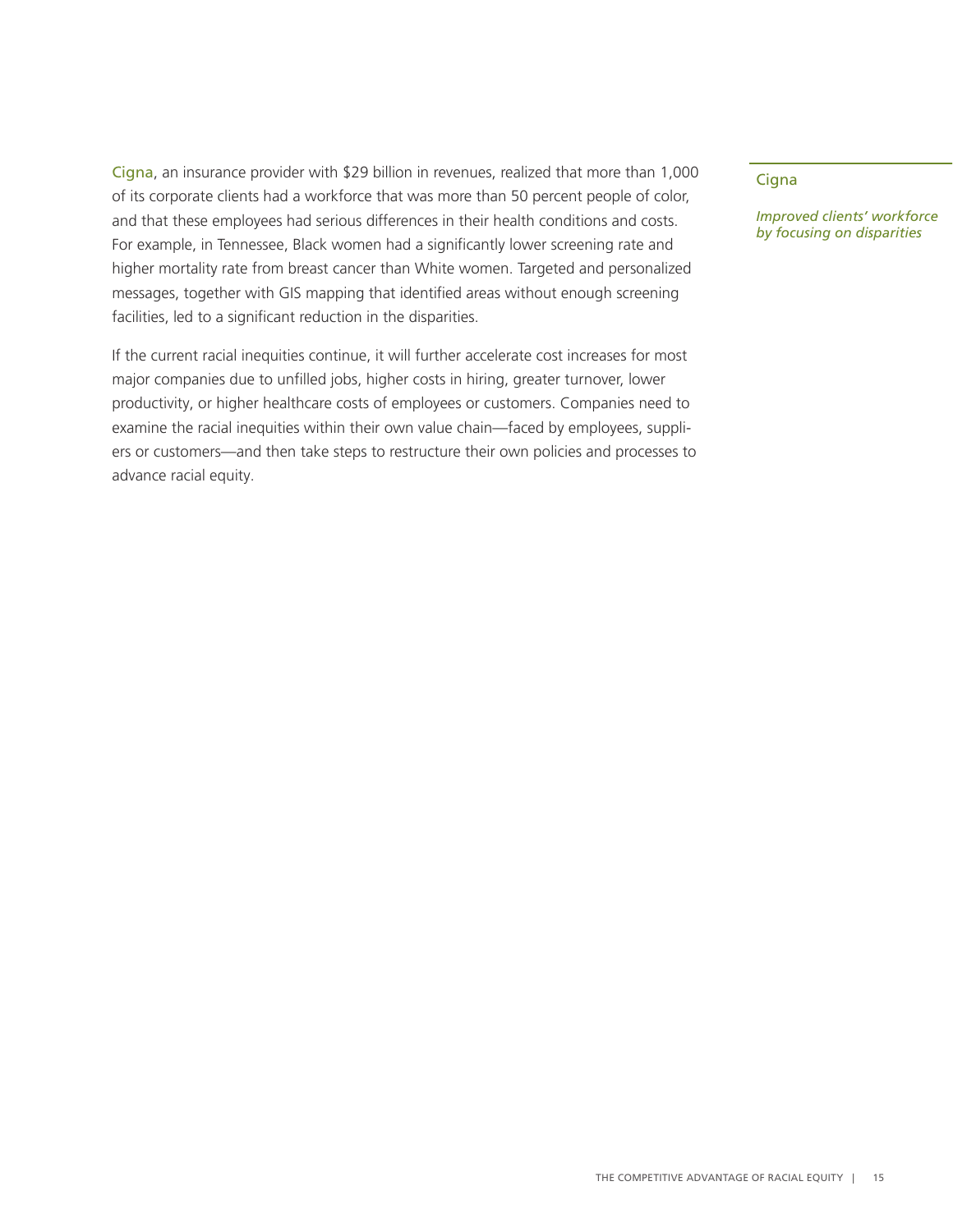# STRENGTHENING THE BUSINESS CONTEXT

The success of every company is affected by the competitive context in which it operates, which includes having educated and skilled workers, a reliable supplier base, strong and sustained demand from consumers, and supportive policies and regulations. Each of these dimensions is strongly affected by racial inequity.

Consider, for example, the policy environment for retirement savings plans. Nearly two-thirds of households of color do not have any retirement savings in a 401(k) or RA account, which is double the rate for Whites. This is due, in part, to the lack of workplace payroll savings plans for small businesses and hourly workers, which disproportionately affect people of color. Prudential, which is in the business of managing retirement plan investments, is using its lobbying arm to work with a coalition of organizations in more than 30 states to pass legislation that requires companies to enroll eligible workers in retirement plans and authorizes the creation of multi-employer plans to ease the administrative burden for small businesses. Studies show that employees are 16 times more likely to save for retirement if they have access to a workplace retirement savings plan, suggesting that such a policy change would have a dramatic impact on racial equity as well as provide a major growth opportunity for the entire industry.

Other companies are using philanthropy to promote racial equity in ways that strengthen their competitive context. The cybersecurity industry, like the rest of the technology industry, suffers from a critical shortage of skilled human capital with more than 300,000 positions unfilled. Blacks and Latinos comprise only 3 percent and 4 percent respectively of cybersecurity employees; this shows that career opportunities

*"We look at all our core corporate functions—human resources, marketing, communication, and so on—as levers we can pull to advance racial equity."*

> *– Lata Reddy, Head, CSR, Prudential and Chair, Prudential Foundation at the 2017 Shared Value Leadership Summit*

#### Prudential

*Lobbying for increased retirement plan access*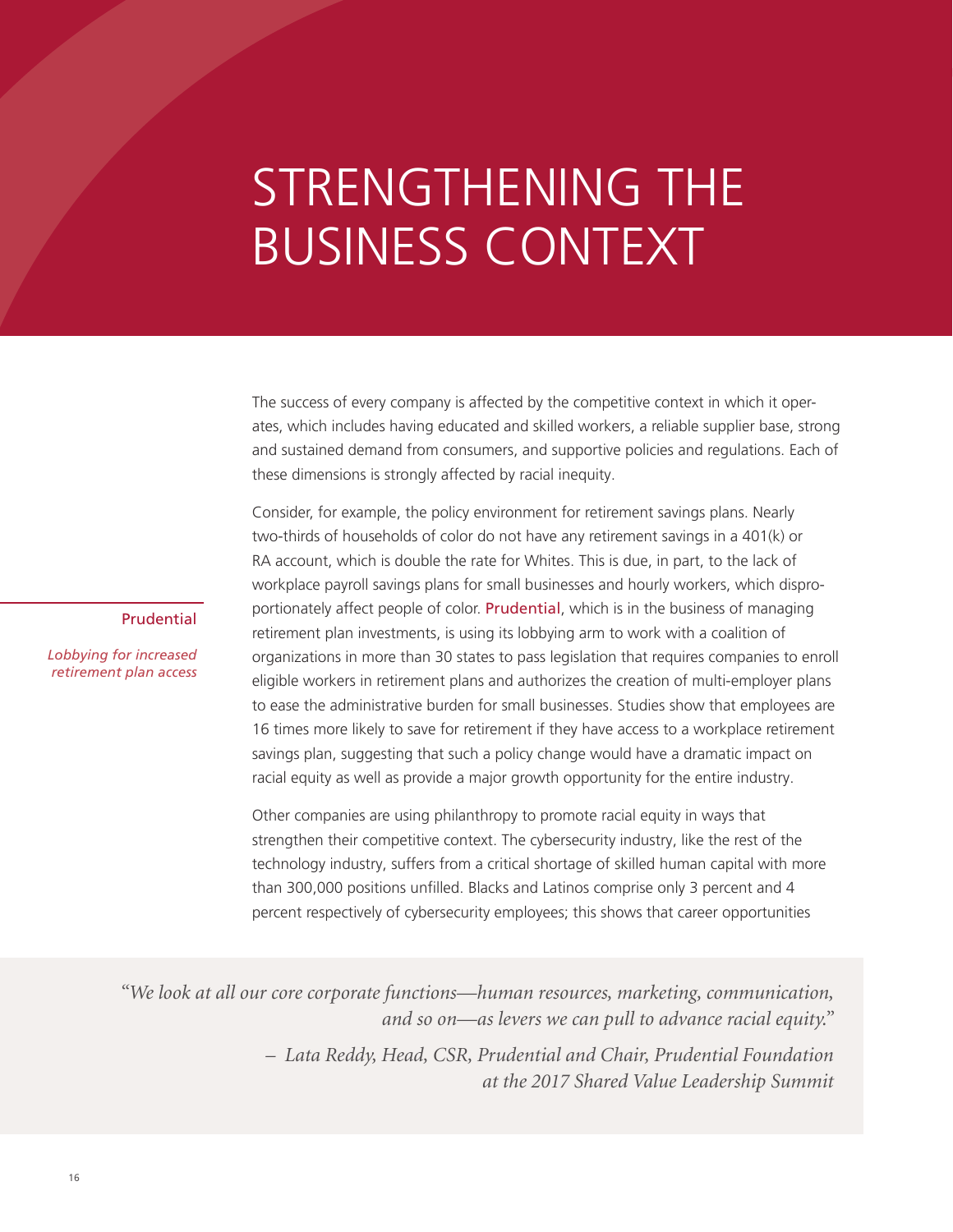in one of the country's fastest growing and most lucrative fields are largely closed to people of color. Symantec, a leading cybersecurity company, used its corporate foundation to launch the Symantec Cyber Career Connection, a program that trains and places low-income youth with barriers to employment, many of whom are people of color, in cybersecurity careers through Symantec's network of customers and partners. Symantec hopes to scale this program nationally in collaboration with the rest of the industry and create a more diverse workforce for the entire cybersecurity industry.

Countless policies, practices and circumstances related to education, housing, public transit, and the criminal justice system directly or indirectly affect people of color (who are ultimately stakeholders of businesses) negatively. These are just two examples of the many opportunities that companies have to use their full range of capabilities including lobbying and philanthropy—to address racial equity in ways that strengthen their competitive context. Companies can play a leadership role in advancing racial equity across these issues and improve their competitive context to gain profitable new markets, more efficient suppliers, and more productive employees. They must also be mindful of unintended consequences of their existing lobbying efforts that can discourage government from advancing racial equity or reinforce existing barriers.

#### Symantec

*Trains low-income youth of color in cybersecurity careers*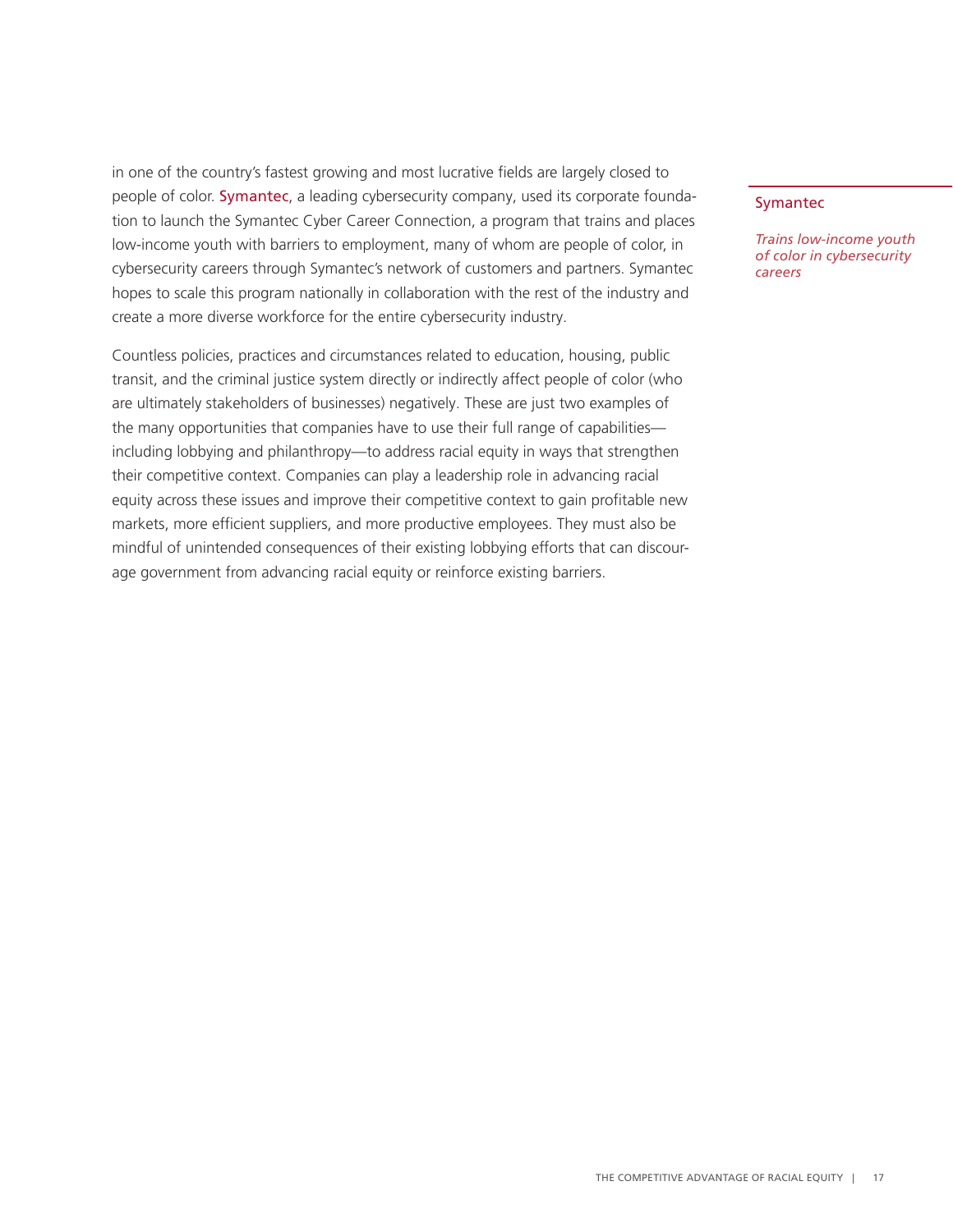### HOW TO BEGIN

The America of tomorrow will look fundamentally different from today's. The economic success of our nation, and our businesses, will depend on the choices we make about whether the people who are our future are able to contribute to and participate fully in our economy. Without oversimplifying this complex transformation of corporate America, three initial steps can help business leaders begin to grasp the opportunity that comes from putting racial equity at the center of business innovation and growth.

#### First, business leaders must develop a much deeper and more accurate understanding of why racial inequities exist.

People of color have been excluded from our economy through a long history of both intentional and unintentional bias. Structural racism—the deeply entrenched institutionalized biases and barriers that are often invisible to the majority White population—is so well concealed in the history, laws, institutions, practices, and policies that surround us every day that most corporate leaders have come to accept it as the inevitable norm. As a result, our society is filled with many false cultural narratives and assumptions about why people of color are excluded from our economy, such as, low-income consumers of color lack significant buying power.

It is true that conventional hiring and employment practices are poorly suited to the challenges that face vulnerable people of color, and that products sold on credit in suburban stores do not reach inner-city consumers, but extensive research—as well as the examples presented here—demonstrate that people of color become valuable employees and attractive customers when business practices are adjusted to address their needs, preferences, and the very real barriers they face.

#### Second, corporate leaders must translate understanding into action.

It is not easy for those who have never been harmed by the false narratives that conceal structural racism to recognize how it has distorted business models and markets. Business executives therefore must take a fresh look at every aspect of their business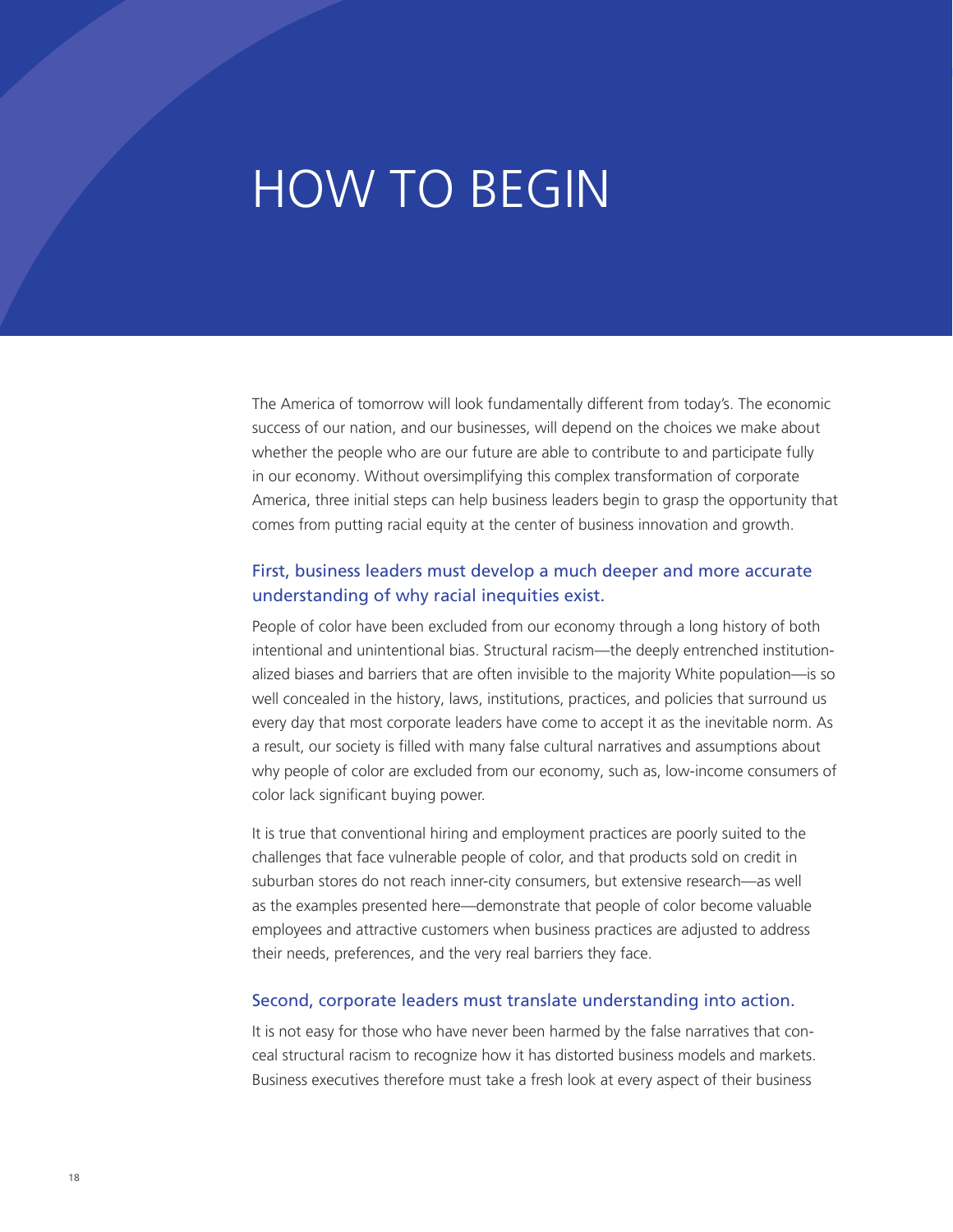operations—including product design and distribution, marketing and advertising practices, and hiring and personnel policies through the lens of an experience of a person of color. For example, CEO Jeffrey Brown understood that the experience of lowincome people of color in traditional grocery stores left them feeling unwelcome due to an overemphasis on policing and security. As a result, the success of ShopRite stores in these

*Business executives therefore must take a fresh look at every aspect of their business operations—including product design and distribution, marketing and advertising practices, and hiring and personnel policies through the eyes and experience of a person of color.*

communities stemmed from a quality customer experience that was based on dignity. Similarly, Cascade's wrap-around support system was born out of a deep understanding of the needs of vulnerable people of color transitioning into employment. American Express disaggregated its employee data by race to identify new opportunities that improve employee health and reduce costs. In the same way, all companies that have segmented their customers and analyzed their employees on numerous dimensions must explicitly disaggregate their data by race to understand the opportunities inherent in advancing racial equity. More people of color are needed in senior leadership positions to bring such perspectives into the highest levels of corporate strategy.

#### Third, the CEO needs to champion racial equity—as a core business strategy—in order to inspire their staff and bring the vision to life.

Companies have become lightning rods for social issues, and they can no longer sidestep controversy by keeping quiet. Today's CEOs have taken bold public stands and actions on issues of climate change and LGBTQIA rights. More recently, CEOs are also speaking out about the injustices of racism. Facebook and Microsoft CEOs, among others, spoke against the President's announcement to rescind DACA. Speaking up requires moral courage. And although there isn't hard data to prove this yet, speaking up has the potential to influence policies that shape the racial culture of the nation, which could ultimately enable society, and by extension business, to have access to talents and contributions of people of color who may otherwise be economically excluded.

While this is important, speaking out—both inside the company and in public—is not sufficient. C-suite executives must set bold, specific business goals that challenge every department and function within their organizations to re-examine conventional assumptions and practices in order to advance racial equity. Investors too must recognize that racial equity, like sustainability, is increasingly a material issue for every business in America, one that will drive future shareholder returns.<sup>71</sup>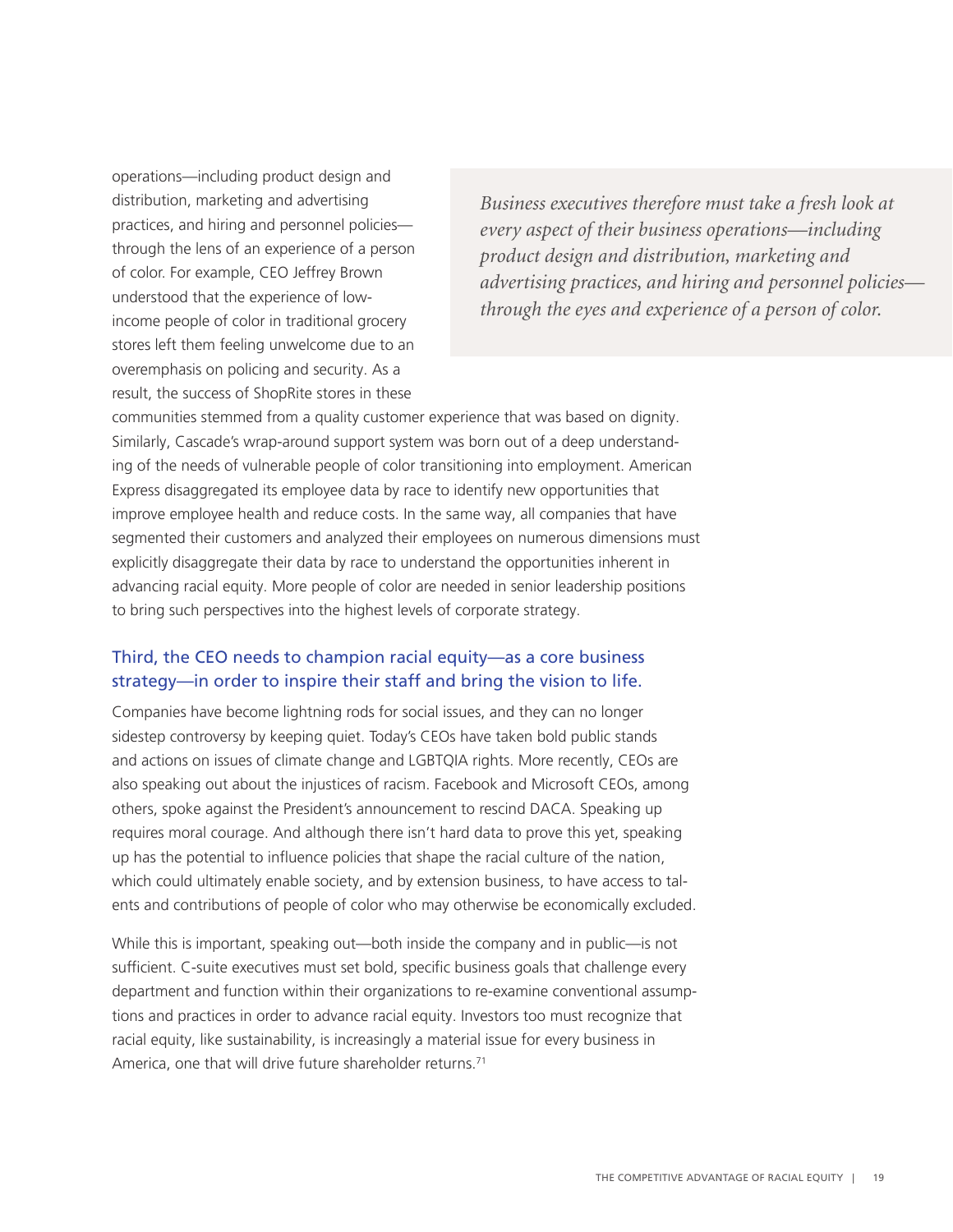Many thoughtful and dedicated people in companies, universities, and nonprofit organizations have worked diligently for decades to advance racial equity through employment practices, public policy, and community engagement, with far greater expertise and lived experience that we bring to this work. Our goal is to begin a new conversation that brings together corporate and community leaders to better recognize and understand their essential shared interest in the economic benefits of greater racial equity. Our nation's future depends on it.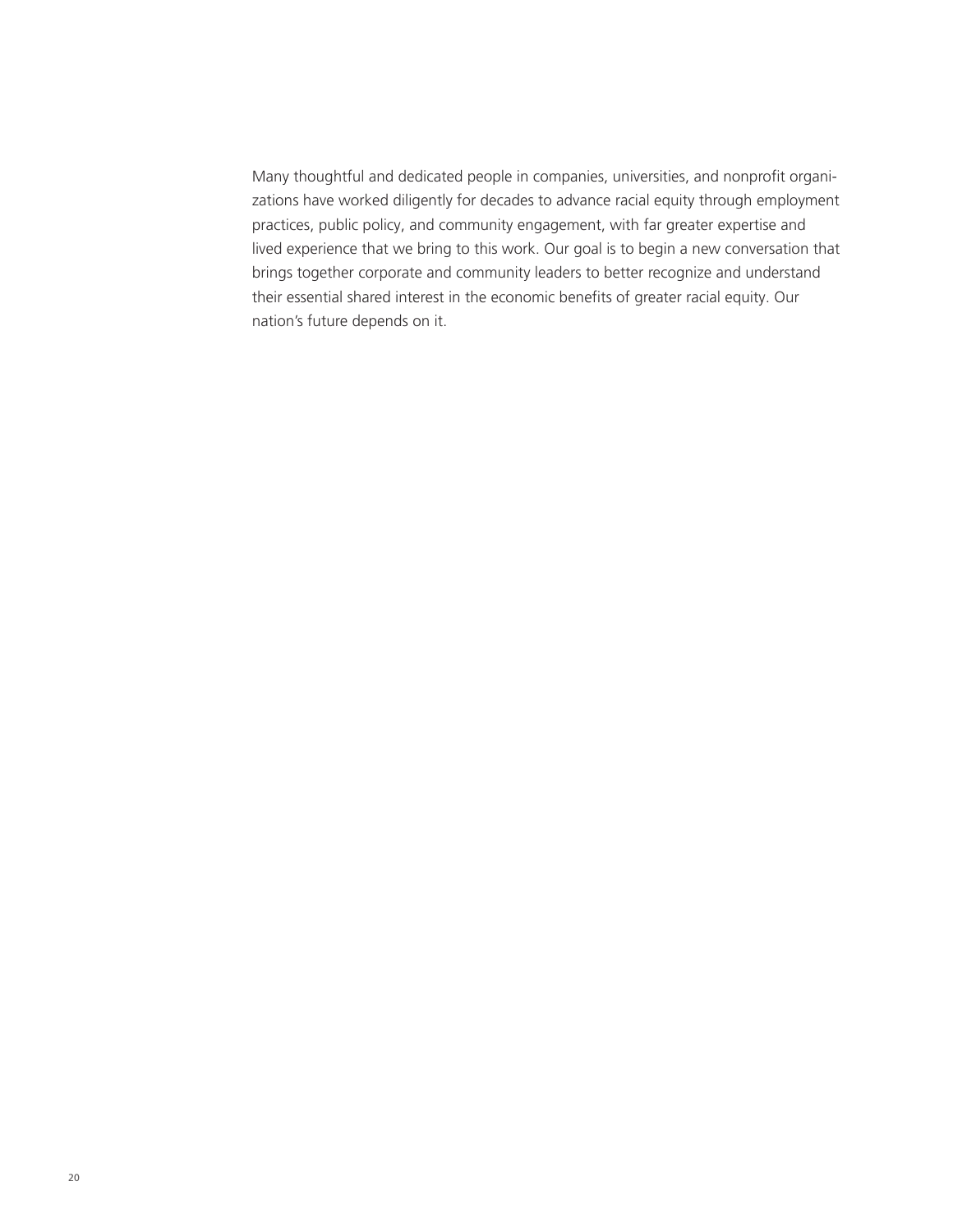### METHODOLOGY

The analysis by FSG and PolicyLink is the result of a review of over 133 articles (grey literature and peer-reviewed articles), secondary research of over 65 companies, and interviews with over 50 individuals across 30 organizations including corporations, racial equity as well as experts in advancing equity in career, health, and wealth.

#### Interviewees:

Tory Clarke Bridge Partners *Co-Founder and Partner*

Patricia Mae Doykos Bristol-Myers Squibb Foundation *Director*

Jeffrey Brown Brown's Super Stores, Inc. (ShopRite) *President and CEO*

Mark D. Smith California Health Care Foundation *Former CEO and Founding President*

Kenyatta Brame Cascade Engineering *Executive VP*

Nancy Castillo Center for Financial Services Innovation (CFSI) *Director*

Laura Cummings Center for Financial Services Innovation (CFSI) *Senior Manager*

Thea Garon Center for Financial Services Innovation (CFSI) *Senior Manager*

Rachel Schneider Center for Financial Services Innovation (CFSI) *Senior VP*

Patricia Bellinger Center for Public Leadership, Harvard University *Adjunct Lecturer and Senior Fellow*

Peggy Payne Cigna *Director, Health Equity*

Dedrick Asante-Muhammad Prosperity Now (formerly CFED) *Senior Fellow, Racial Wealth Divide* 

Lisa Hagerman DBL Partners *Director of Programs*

Adam Lee Filene Research Institute *Incubator Director*

Corlinda Wooden Filene Research Institute *Project Manager*

Abby Davisson Gap Inc. *Director, Global Community Partnerships*

Justin Steele Google.org *Principal*

Kara Helender Helender Consulting *Founder*

Ted Archer JP Morgan Chase *VP, Small Business Program Officer*

Colleen Briggs JP Morgan Chase *Executive Director, Community Innovation, Corporate Social Responsibility*

Beverly Norman-Cooper Kaiser Permanente *Executive Director, National Supplier Diversity*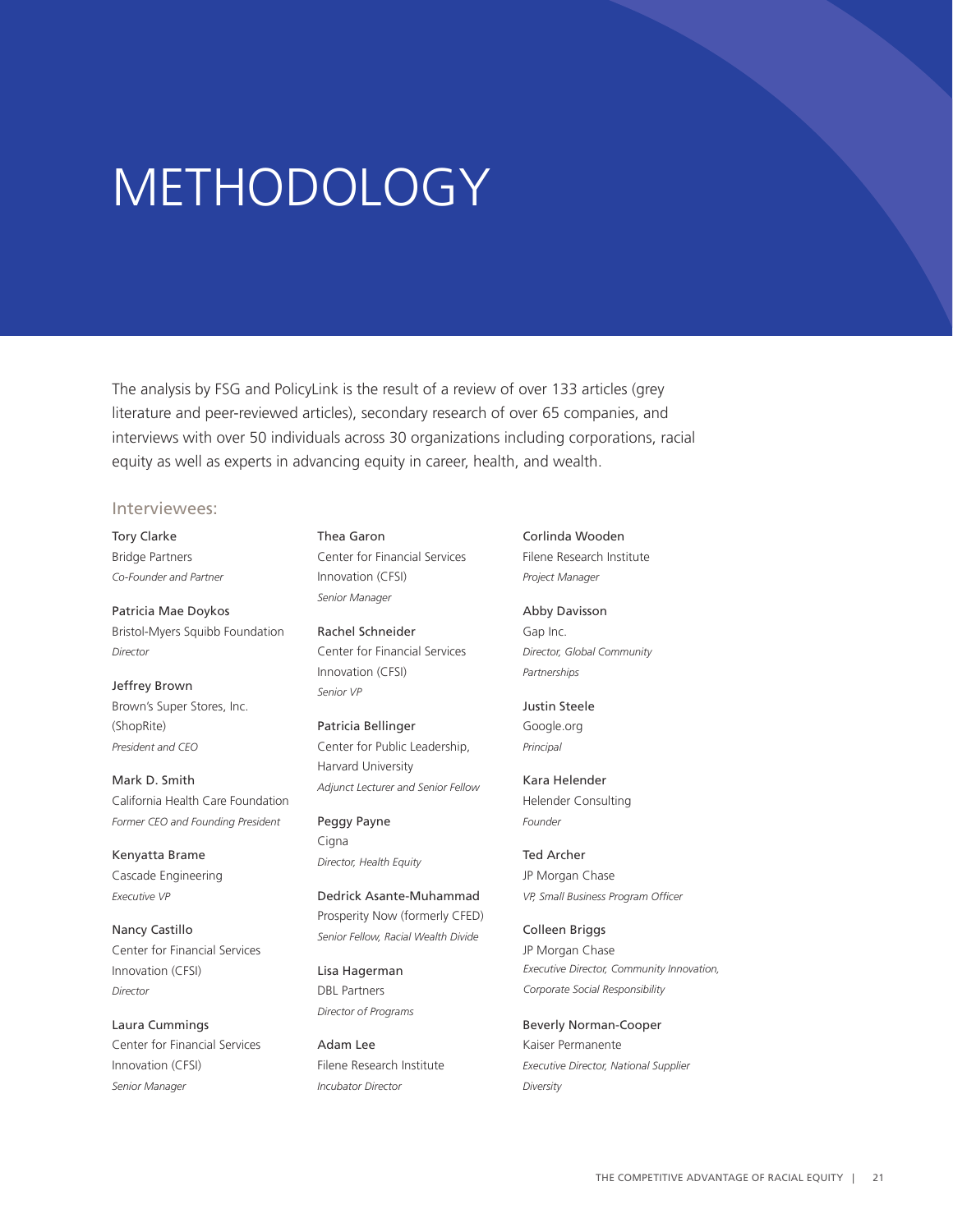#### Yvette Radford

Kaiser Permanente *Regional VP, External and Community Affairs*

Darryl Smith Korn Ferry *Associate Client Partner*

Brian Marcotte National Business Group on Health *President and CEO*

Erin Byrne Novo Nordisk *Associate Director, Public Affairs Strategy*

Diana Blankman Novo Nordisk *Senior Director, U.S. Corporate Giving and Social Impact*

Barbara Keen Novo Nordisk *Head, Diversity, Culture, and Organization Effectiveness*

Tyler Spalding PayPal *Senior Manager, Corporate Affairs*

Lata Reddy Prudential *Head, CSR, Prudential and Chair, Prudential Foundation*

Y-Vonne Hutchinson ReadySet *Founder*

Leroy Abrahams Regions Bank *Area President*

Lajuana Bradford Regions Bank *Senior VP, Corporate Social Responsibility*

Jon Davies Regions Bank *Senior Vice President, Community Affairs and Contributions*

Jody Wigley Regions Bank *Senior VP, Head of Now Banking*

Gary Pelletier Pfizer *Senior Director, Corporate Responsibility*

Leslie Forte Pfizer *Global Communications, Pfizer Innovative Health*

Lisa Lieberman Pfizer *Director, U.S. Marketing*

Pol Vandenbroucke Pfizer *VP, Medical Strategy*

Marjorie Paloma Robert Wood Johnson Foundation *Senior Director*

Cecily Joseph Symantec *VP, Corporate Responsibility*

Caroline Wanga Target *VP, Diversity & Inclusion and CSR* Todd Williams Target *Director, Diversity & Inclusion and CSR*

Tariq Malik Target *Diversity Analytics*

Ed Martinez UPS Foundation *President, UPS Foundation and Chief Diversity and Inclusion Officer, UPS*

Zack Boyers US Bank *Chair and CEO, Community Development Corporation*

Jillian Guenther US Bank *VP, Strategy and Employee Experience*

Claire Schell US Bank *Assistant VP, Diversity, Equity, and Inclusion*

Ben-Saba Hasan Wal-Mart Stores, Inc. *SVP and Chief Culture, Diversity and Inclusion Officer*

Kathleen McLaughlin Wal-Mart Stores, Inc. *Senior VP and Chief Sustainability Officer, Walmart and President, Walmart Foundation*

*Disclaimer: All statements and conclusions, unless specifically attributed to another source, are those of the authors and do not necessarily reflect those of any individual interviewee, advisor, or funder.*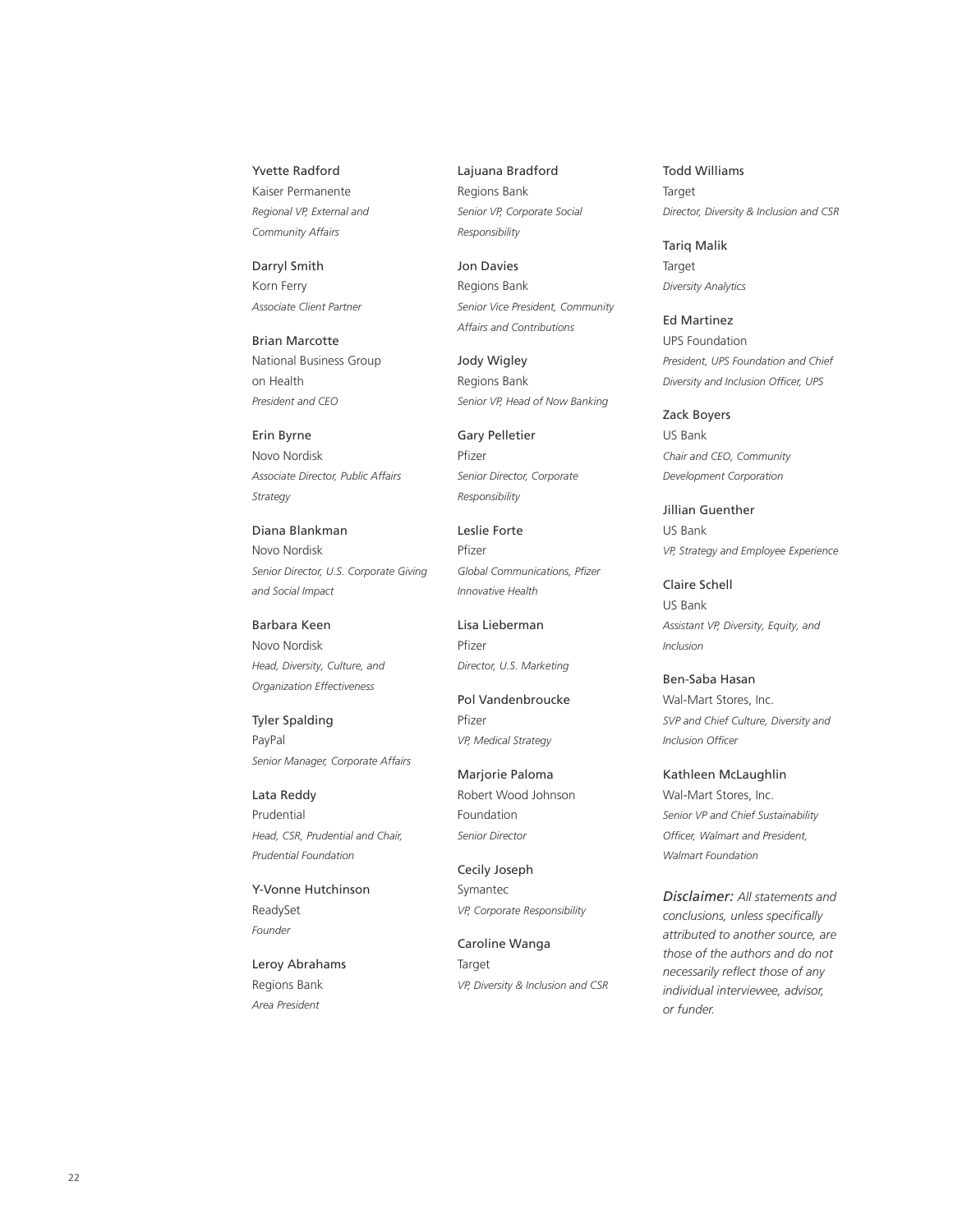# ACKNOWLEDGEMENTS

We'd like to thank our funders, the Ford Foundation and the W.K. Kellogg Foundation, for their generous support.

We'd also like to thank the following individuals who provided input and guidance throughout the project:

#### Private-sector experts

Kenyatta Brame Cascade Engineering *Executive VP*

Ben-Saba Hasan Wal-Mart Stores, Inc. *SVP and Chief Culture, Diversity and Inclusion Officer*

Kara Helander Helander Consulting *Founder*

Cecily Joseph Symantec *VP, Corporate Responsibility*

Graham Macmillan Ford Foundation *Senior Program Officer*

Lata Reddy Prudential Foundation *Head, CSR, Prudential and Chair, Prudential Foundation*

Peggy Payne Cigna *Director, Health Equity*

Rachel Schneider Center for Financial Services Innovation (CFSI) *Senior VP*

Tyler Spalding PayPal *Senior Manager, Corporate Affairs*

#### Experts on social impact and racial equity

Steve Barton Northern CA Grantmakers *Director of Regional Vibrancy and Sustainability* 

Fred Blackwell The San Francisco Foundation *CEO*

Denise Fairchild Emerald Cities Collaborative *President and CEO* 

Jose Corona Office of the Mayor, City of Oakland *Director of Equity and Strategic Partnerships*

Carmen Rojas The Workers Lab *CEO*

Hardik Savalia B-Lab *Director of Partnerships* 

Manuel Pastor University of Southern California *Professor of Sociology and Director of the Program for Environmental & Regional Equity*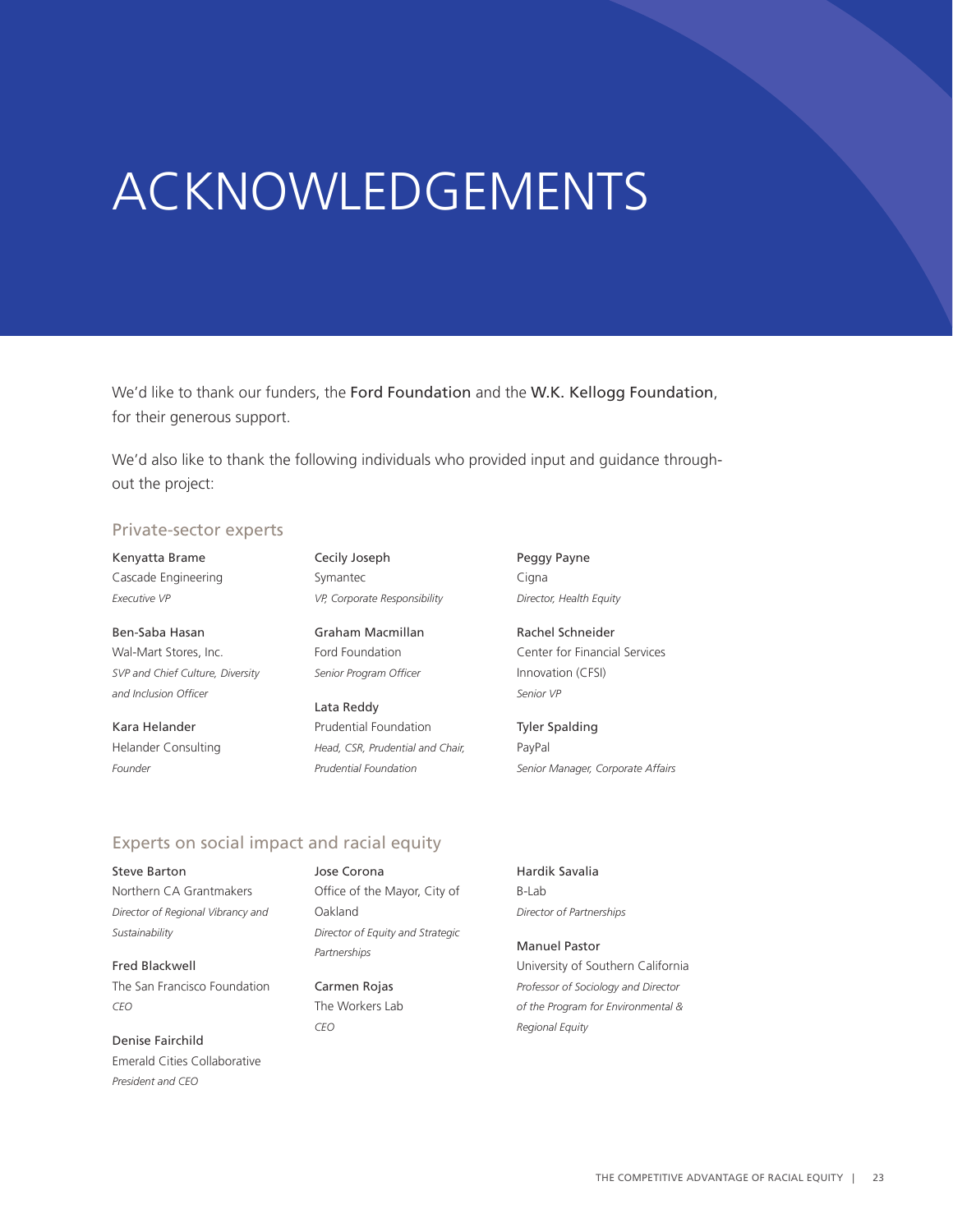### ENDNOTES

1. Center for the Study of Race and Ethnicity in America, "How Structural Racism Works" (lecture series, Brown University, 2015), accessed March 30, 2017, [https://www.brown.edu/academics/race-ethnicity/how](https://www.brown.edu/academics/race-ethnicity/how-structural-racism-works)[structural-racism-works.](https://www.brown.edu/academics/race-ethnicity/how-structural-racism-works)

2. Progress 2050, "Economic Indicators and People of Color," Center for American Progress, August 2015, <https://cdn.americanprogress.org/wp-content/uploads/2015/08/05075343/PeopleOfColor-Econ-FS.pdf>.

3. Michael E. Porter and Mark R. Kramer, "Creating Shared Value," *Harvard Business Review* 89, no. 1/2 (2011), [https://hbr.org/2011/01/the-big-idea-creating-shared-value.](https://hbr.org/2011/01/the-big-idea-creating-shared-value)

4. Laura Shin, "The Racial Wealth Gap: Why a Typical White Household Has 16 Times the Wealth of a Black One," *Forbes*, March 26, 2015, accessed March 28, 2017, [http://www.forbes.com/sites/laura](http://www.forbes.com/sites/laurashin/2015/03/26/the-racial-wealth-gap-why-a-typical-white-household-has-16-times-the-wealth-of-a-black-one/#61a1bcd16c5b)[shin/2015/03/26/the-racial-wealth-gap-why-a-typical-white-household-has-16-times-the-wealth-of-a-black](http://www.forbes.com/sites/laurashin/2015/03/26/the-racial-wealth-gap-why-a-typical-white-household-has-16-times-the-wealth-of-a-black-one/#61a1bcd16c5b)[one/#61a1bcd16c5b.](http://www.forbes.com/sites/laurashin/2015/03/26/the-racial-wealth-gap-why-a-typical-white-household-has-16-times-the-wealth-of-a-black-one/#61a1bcd16c5b)

5. Amy Traub, Laura Sullivan, Tatjana Meschede, and Tom Shapiro, "The Asset Value of Whiteness: Understanding the Racial Wealth Gap," *Demos*, February 6, 2017, accessed March 20, 2017, [http://www.demos.](http://www.demos.org/publication/asset-value-whiteness-understanding-racial-wealth-gap) [org/publication/asset-value-whiteness-understanding-racial-wealth-gap](http://www.demos.org/publication/asset-value-whiteness-understanding-racial-wealth-gap).

6. Rakesh Kochhar, Richard Fry, and Paul Taylor, "Wealth Gaps Rise to Record Highs Between Whites, Blacks, Hispanics," Pew Research Center, July 26, 2011, accessed April 4, 2017, [http://www.pewsocialtrends.](http://www.pewsocialtrends.org/2011/07/26/wealth-gaps-rise-to-record-highs-between-whites-blacks-hispanics/) [org/2011/07/26/wealth-gaps-rise-to-record-highs-between-whites-blacks-hispanics/](http://www.pewsocialtrends.org/2011/07/26/wealth-gaps-rise-to-record-highs-between-whites-blacks-hispanics/).

7. Theresa Schmall and Eva Wolkowitz, "2016 Financially Underserved Market Size Study," Center for Financial Services Innovation, November 2016, [http://cfsinnovation.org/wp-content/uploads/2016/11/2016-](http://cfsinnovation.org/wp-content/uploads/2016/11/2016-Financially-Underserved-Market-Size-Study_Center-for-Financial-Services-Innovation.pdf) [Financially-Underserved-Market-Size-Study\\_Center-for-Financial-Services-Innovation.pdf](http://cfsinnovation.org/wp-content/uploads/2016/11/2016-Financially-Underserved-Market-Size-Study_Center-for-Financial-Services-Innovation.pdf).

8. T.J. Matthews, Marian MacDorman, and Marie Thoma, "Infant Mortality Statistics from the 2013 Period: Linked Birth/Infant Death Data Set," *National Vital Statistics Report* 64, no. 9 (2015): 1–29, [https://www.cdc.](https://www.cdc.gov/nchs/data/nvsr/nvsr64/nvsr64_09.pdf) [gov/nchs/data/nvsr/nvsr64/nvsr64\\_09.pdf](https://www.cdc.gov/nchs/data/nvsr/nvsr64/nvsr64_09.pdf).

9. National Center for Health Statistics, "Health, United States, 2015: With Special Features on Racial and Ethnic Health Disparities," Centers for Disease Control and Prevention, May 2016, accessed April 5, 2017, [https://www.cdc.gov/nchs/data/hus/hus15.pdf.](https://www.cdc.gov/nchs/data/hus/hus15.pdf)

10. National Center for Health Statistics, "Health, United States, 2015: With Special Features on Racial and Ethnic Health Disparities," Centers for Disease Control and Prevention, May 2016, accessed April 5, 2017, [https://www.cdc.gov/nchs/data/hus/hus15.pdf.](https://www.cdc.gov/nchs/data/hus/hus15.pdf)

11. Bureau of Labor Statistics, "Labor Force Statistics from the Current Population Survey," United States Department of Labor, last modified April 7, 2017, accessed April 8, 2017, [https://www.bls.gov/web/empsit/](https://www.bls.gov/web/empsit/cpsee_e16.htm) [cpsee\\_e16.htm](https://www.bls.gov/web/empsit/cpsee_e16.htm).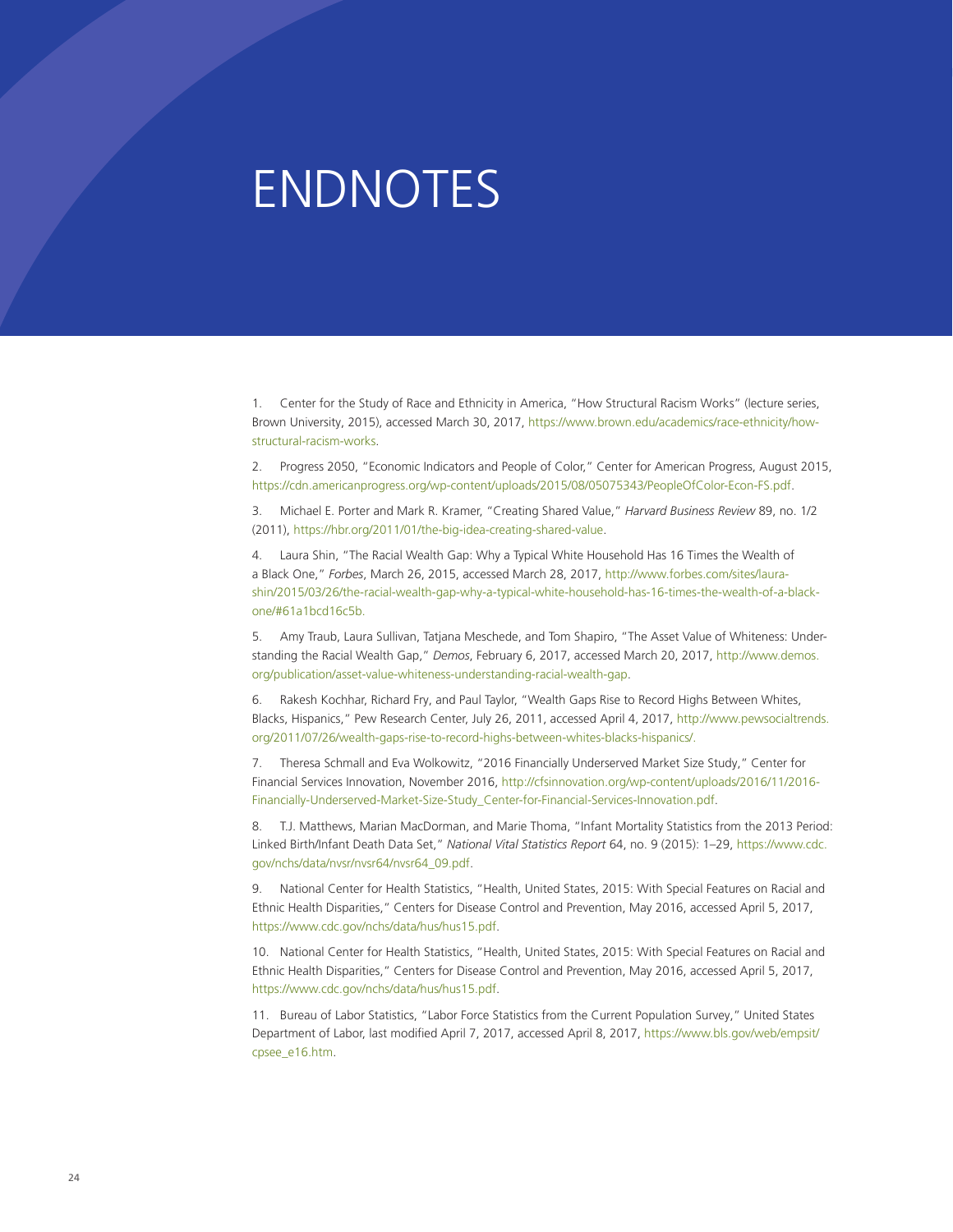12. Bureau of Labor Statistics, "Labor Force Statistics from the Current Population Survey," United States Department of Labor, last modified April 7, 2017, accessed April 8, 2017, [https://www.bls.gov/web/empsit/](https://www.bls.gov/web/empsit/cpsee_e16.htm) [cpsee\\_e16.htm](https://www.bls.gov/web/empsit/cpsee_e16.htm).

13. National Equity Atlas, "Working Poor. Full-Time Workers by Poverty Status: United States, 2014," PolicyLink and PERE, last modified 2016, accessed March 26, 2017. [http://nationalequityatlas.org/indicators/](http://nationalequityatlas.org/indicators/Working_poor/Workers_by_poverty:40291/United_States/false/Year(s):2014/) [Working\\_poor/Workers\\_by\\_poverty:40291/United\\_States/false/Year\(s\):2014/](http://nationalequityatlas.org/indicators/Working_poor/Workers_by_poverty:40291/United_States/false/Year(s):2014/)

14. Marianne Bertrand and Sendhil Mullainathan, "Are Emily and Greg more Employable than Lakisha and Jamal? A Field Experiment on Labor Market Discrimination," National Bureau of Economic Research (working paper, July 2003),<http://www.nber.org/papers/w9873.pdf>.

15. PERE and PolicyLink, "National Equity Atlas," last modified 2016, accessed March 26, 2017, [www.nationalequityatlas.org](http://www.nationalequityatlas.org).

16. Deloitte and the Alliance for Board Diversity, "Missing Pieces Report: The 2016 Board Diversity Census of Women and Minorities on Fortune 500 Boards," 201[7, https://www2.deloitte.com/us/en/pages/center](https://www2.deloitte.com/us/en/pages/center-for-board-effectiveness/articles/board-diversity-census-missing-pieces.html?id=us:2el:3dp:adbcenpr16:awa:ccg:020617)[for-board-effectiveness/articles/board-diversity-census-missing-pieces.html?id=us:2el:3dp:adbcenpr16:awa:](https://www2.deloitte.com/us/en/pages/center-for-board-effectiveness/articles/board-diversity-census-missing-pieces.html?id=us:2el:3dp:adbcenpr16:awa:ccg:020617) [ccg:020617](https://www2.deloitte.com/us/en/pages/center-for-board-effectiveness/articles/board-diversity-census-missing-pieces.html?id=us:2el:3dp:adbcenpr16:awa:ccg:020617).

17. "The Equity Manifesto," PolicyLink, 2015, accessed April 10, 2017, [http://www.policylink.org/about/](http://www.policylink.org/about/equity-manifesto) [equity-manifesto](http://www.policylink.org/about/equity-manifesto).

18. Center for the Study of Race and Ethnicity in America, "How Structural Racism Works" (lecture series, Brown University, 2015), accessed March 30, 2017, [https://www.brown.edu/academics/race-ethnicity/how](https://www.brown.edu/academics/race-ethnicity/how-structural-racism-works)[structural-racism-works.](https://www.brown.edu/academics/race-ethnicity/how-structural-racism-works)

19. David M. P. Freund, "We Can't Forget How Racist Institutions Shaped Homeownership in America," *The Washington Post*, April 28, 2016, accessed March 28, 2017, [https://www.washingtonpost.com/news/wonk/](https://www.washingtonpost.com/news/wonk/wp/2016/04/28/we-cant-forget-how-racist-institutions-shaped-homeownership-in-america/) [wp/2016/04/28/we-cant-forget-how-racist-institutions-shaped-homeownership-in-america/.](https://www.washingtonpost.com/news/wonk/wp/2016/04/28/we-cant-forget-how-racist-institutions-shaped-homeownership-in-america/)

20. Derick Asante-Muhammad, Chuck Collins, Josh Hoxie, and Emanuel Nieves, "The Ever-Growing GAP: Without Change, African-American and Latino Families Won't Match the White Wealth for Centuries," *CFED & Institute for Policy Studies*, August 2016, [http://www.ips-dc.org/wp-content/uploads/2016/08/The-Ever-](http://www.ips-dc.org/wp-content/uploads/2016/08/The-Ever-Growing-Gap-CFED_IPS-Final-2.pdf)[Growing-Gap-CFED\\_IPS-Final-2.pdf](http://www.ips-dc.org/wp-content/uploads/2016/08/The-Ever-Growing-Gap-CFED_IPS-Final-2.pdf).

21. Mary Campbell, Robert Haveman, Gary Sandefur, and Barbara Wolfe, "Economic Inequality and Educational Attainment Across a Generation," *Focus* 23, no. 3 (2005): 11–15, [https://www.irp.wisc.edu/publications/](https://www.irp.wisc.edu/publications/focus/pdfs/foc233b.pdf) [focus/pdfs/foc233b.pdf.](https://www.irp.wisc.edu/publications/focus/pdfs/foc233b.pdf)

22. Emily Fetsch, "Does Racial Wealth Disparity Hinder Entrepreneurship?" Growthology (blog), Ewing Marrion Kauffman Foundation, January 21, 2016, accessed April 28, 2017, [http://www.kauffman.org/blogs/](http://www.kauffman.org/blogs/growthology/2016/01/does-racial-wealth-disparity-hinder-entrepreneurship) [growthology/2016/01/does-racial-wealth-disparity-hinder-entrepreneurship.](http://www.kauffman.org/blogs/growthology/2016/01/does-racial-wealth-disparity-hinder-entrepreneurship)

23. Sophia Kerby, "Borrowers of Color Need More Options to Reduce Their Student-Loan Debt," Center for American Progress, May 16, 2013, accessed April 27, 2017, [https://www.americanprogress.org/issues/race/](https://www.americanprogress.org/issues/race/news/2013/05/16/63533/borrowers-of-color-need-more-options-to-reduce-their-student-loan-debt/) [news/2013/05/16/63533/borrowers-of-color-need-more-options-to-reduce-their-student-loan-debt/](https://www.americanprogress.org/issues/race/news/2013/05/16/63533/borrowers-of-color-need-more-options-to-reduce-their-student-loan-debt/).

24. Mary Jackman and Robert Jackman, "Racial Inequities in Home Ownership," *Social Forces* 58, no. 4 (1980): 1221–1234, doi: 10.1093/sf/58.4.1221.

25. Theo Anderson, "Wells Fargo Shows Exactly How Structural Racism Works," *In These Times*, September 21, 2016, accessed March 28, 2017, [http://inthesetimes.com/article/19488/wells-fargo-shows-exactly-how](http://inthesetimes.com/article/19488/wells-fargo-shows-exactly-how-structural-racism-works)[structural-racism-works.](http://inthesetimes.com/article/19488/wells-fargo-shows-exactly-how-structural-racism-works)

26. U.S. Department of Education Office for Civil Rights, "Data Snapshot: School Discipline," Civil Rights Data Collection, *Issue Brief* No. 1, 2014, [http://ocrdata.ed.gov/Downloads/CRDC-School-Discipline-Snapshot.](http://ocrdata.ed.gov/Downloads/CRDC-School-Discipline-Snapshot.pdf) [pdf.](http://ocrdata.ed.gov/Downloads/CRDC-School-Discipline-Snapshot.pdf)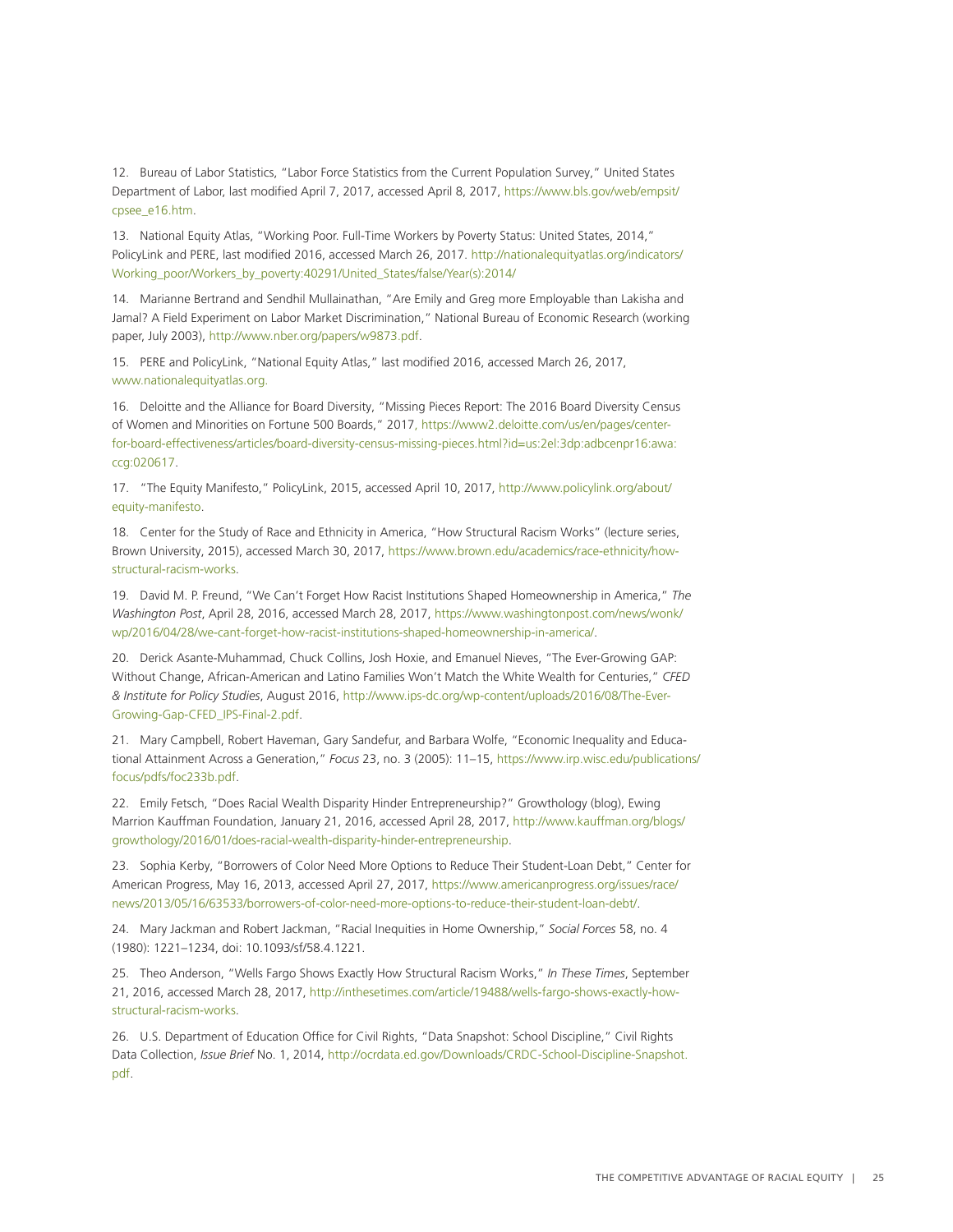27. Eric Hanushek, "What Matters for Student Achievement," *Education Next* 16, no. 2 (2016), [http://educationnext.org/what-matters-for-student-achievement/.](http://educationnext.org/what-matters-for-student-achievement/)

28. Corydon Ireland, "The Costs of Inequality: Education's the One Key that Rules Them All," *Harvard Gazette*, February 15, 2016, accessed March 20, 2017, [http://news.harvard.edu/gazette/story/2016/02/the](http://news.harvard.edu/gazette/story/2016/02/the-costs-of-inequality-educations-the-one-key-that-rules-them-all/)[costs-of-inequality-educations-the-one-key-that-rules-them-all/](http://news.harvard.edu/gazette/story/2016/02/the-costs-of-inequality-educations-the-one-key-that-rules-them-all/).

29. National Center for Education Statistics, "Table 1. Public High School 4-Year Adjusted Cohort Graduation Rate (ACGR), by Race/Ethnicity and Select Demographics for the United States, the 50 States, and the District of Columbia: School Year 2013-14," *Common Core of Data*, September 4, 2015, accessed April 20, 2017, [https://nces.ed.gov/ccd/tables/ACGR\\_RE\\_and\\_characteristics\\_2013-14.asp.](https://nces.ed.gov/ccd/tables/ACGR_RE_and_characteristics_2013-14.asp)

30. Pew Research Center, "Demographic Trends and Economic Well-Being," *On Views of Race and Inequality, Blacks and Whites are Worlds Apart*, June 27, 2016, accessed April 4, 2017, [http://www.pewsocialtrends.](http://www.pewsocialtrends.org/2016/06/27/1-demographic-trends-and-economic-well-being/) [org/2016/06/27/1-demographic-trends-and-economic-well-being/](http://www.pewsocialtrends.org/2016/06/27/1-demographic-trends-and-economic-well-being/).

31. John Eligon and Robert Gebeloff, "Affluent and Black, and Still Trapped by Segregation," *The New York Times*, August 20, 2016, accessed March 21, 2017, [https://www.nytimes.com/2016/08/21/us/milwaukee](https://www.nytimes.com/2016/08/21/us/milwaukee-segregation-wealthy-black-families.html)[segregation-wealthy-black-families.html.](https://www.nytimes.com/2016/08/21/us/milwaukee-segregation-wealthy-black-families.html)

32. Brian Merchant, "Our Jobs are Drifting Further and Further Away," *Motherboard*, March 26, 2015, accessed March 28, 2017, [https://motherboard.vice.com/en\\_us/article/our-jobs-are-drifting-further-and-further-away](https://motherboard.vice.com/en_us/article/our-jobs-are-drifting-further-and-further-away).

33. Smart Growth America and National Complete Streets Coalition, "Dangerous by Design 2014," May 2014, [https://smartgrowthamerica.org/resources/dangerous-by-design-2014/?download=yes&key=42640767.](https://smartgrowthamerica.org/resources/dangerous-by-design-2014/?download=yes&key=42640767)

34. Robert Bullard, "All Transit Is Not Created Equal," *Race, Poverty & the Environment* 12, no. 1 (2005): 9–12, [http://www.reimaginerpe.org/node/306.](http://www.reimaginerpe.org/node/306)

35. The Sentencing Project, "Report of the Sentencing Project to the United Nations Human Rights Committee Regarding Racial Disparities in the United States Criminal Justice System," August 2013, [http://sentencing](http://sentencingproject.org/wp-content/uploads/2015/12/Race-and-Justice-Shadow-Report-ICCPR.pdf)[project.org/wp-content/uploads/2015/12/Race-and-Justice-Shadow-Report-ICCPR.pdf.](http://sentencingproject.org/wp-content/uploads/2015/12/Race-and-Justice-Shadow-Report-ICCPR.pdf)

36. Samuel Gross, ed., "Race and Wrongful Convictions in the United States," National Registry of Exonerations, Newkirk Center for Science and Society, March 7, 2017, [http://www.law.umich.edu/special/exoneration/](http://www.law.umich.edu/special/exoneration/Documents/Race_and_Wrongful_Convictions.pdf) [Documents/Race\\_and\\_Wrongful\\_Convictions.pdf](http://www.law.umich.edu/special/exoneration/Documents/Race_and_Wrongful_Convictions.pdf).

37. The Sentencing Project, "Report of the Sentencing Project to the United Nations Human Rights Committee Regarding Racial Disparities in the United States Criminal Justice System," August 2013, [http://sentencing](http://sentencingproject.org/wp-content/uploads/2015/12/Race-and-Justice-Shadow-Report-ICCPR.pdf)[project.org/wp-content/uploads/2015/12/Race-and-Justice-Shadow-Report-ICCPR.pdf.](http://sentencingproject.org/wp-content/uploads/2015/12/Race-and-Justice-Shadow-Report-ICCPR.pdf)

38. The Sentencing Project, "Report of the Sentencing Project to the United Nations Human Rights Committee Regarding Racial Disparities in the United States Criminal Justice System," August 2013, [http://sentencing](http://sentencingproject.org/wp-content/uploads/2015/12/Race-and-Justice-Shadow-Report-ICCPR.pdf)[project.org/wp-content/uploads/2015/12/Race-and-Justice-Shadow-Report-ICCPR.pdf.](http://sentencingproject.org/wp-content/uploads/2015/12/Race-and-Justice-Shadow-Report-ICCPR.pdf)

39. Sari Horwitz, "How North Carolina Became the Epicenter of the Voting Rights Battle," *The Washington Post*, April 26, 2016, accessed April 3, 2017, [https://www.washingtonpost.com/world/national-security/](https://www.washingtonpost.com/world/national-security/how-north-carolina-became-the-epicenter-of-the-voting-rights-battle/2016/04/26/af05c5a8-0bcb-11e6-8ab8-9ad050f76d7d_story.html?utm_term=.67e557f07222) [how-north-carolina-became-the-epicenter-of-the-voting-rights-battle/2016/04/26/af05c5a8-0bcb-11e6-8ab8-](https://www.washingtonpost.com/world/national-security/how-north-carolina-became-the-epicenter-of-the-voting-rights-battle/2016/04/26/af05c5a8-0bcb-11e6-8ab8-9ad050f76d7d_story.html?utm_term=.67e557f07222) [9ad050f76d7d\\_story.html?utm\\_term=.67e557f07222](https://www.washingtonpost.com/world/national-security/how-north-carolina-became-the-epicenter-of-the-voting-rights-battle/2016/04/26/af05c5a8-0bcb-11e6-8ab8-9ad050f76d7d_story.html?utm_term=.67e557f07222).

40. Van R. Newkirk II, "How Voter ID Laws Discriminate," *The Atlantic*, February 18, 2017, accessed March 20, 2017, <https://www.theatlantic.com/politics/archive/2017/02/how-voter-id-laws-discriminate-study/517218/>.

41. Darrick Hamilton, "Race, Wealth, and Intergenerational Poverty," *The American Prospect*, August 14, 2009, Accessed March 27, 2017,<http://prospect.org/article/race-wealth-and-intergenerational-poverty>.

42. The Federal Reserve, "Federal Fair Lending Regulations and Statutes: Fair Housing Act," *Consumer Compliance Handbook*, last modified December 2016, accessed April 27, 2017, [https://www.federalreserve.](https://www.federalreserve.gov/boarddocs/supmanual/cch/fair_lend_fhact.pdf) [gov/boarddocs/supmanual/cch/fair\\_lend\\_fhact.pdf.](https://www.federalreserve.gov/boarddocs/supmanual/cch/fair_lend_fhact.pdf)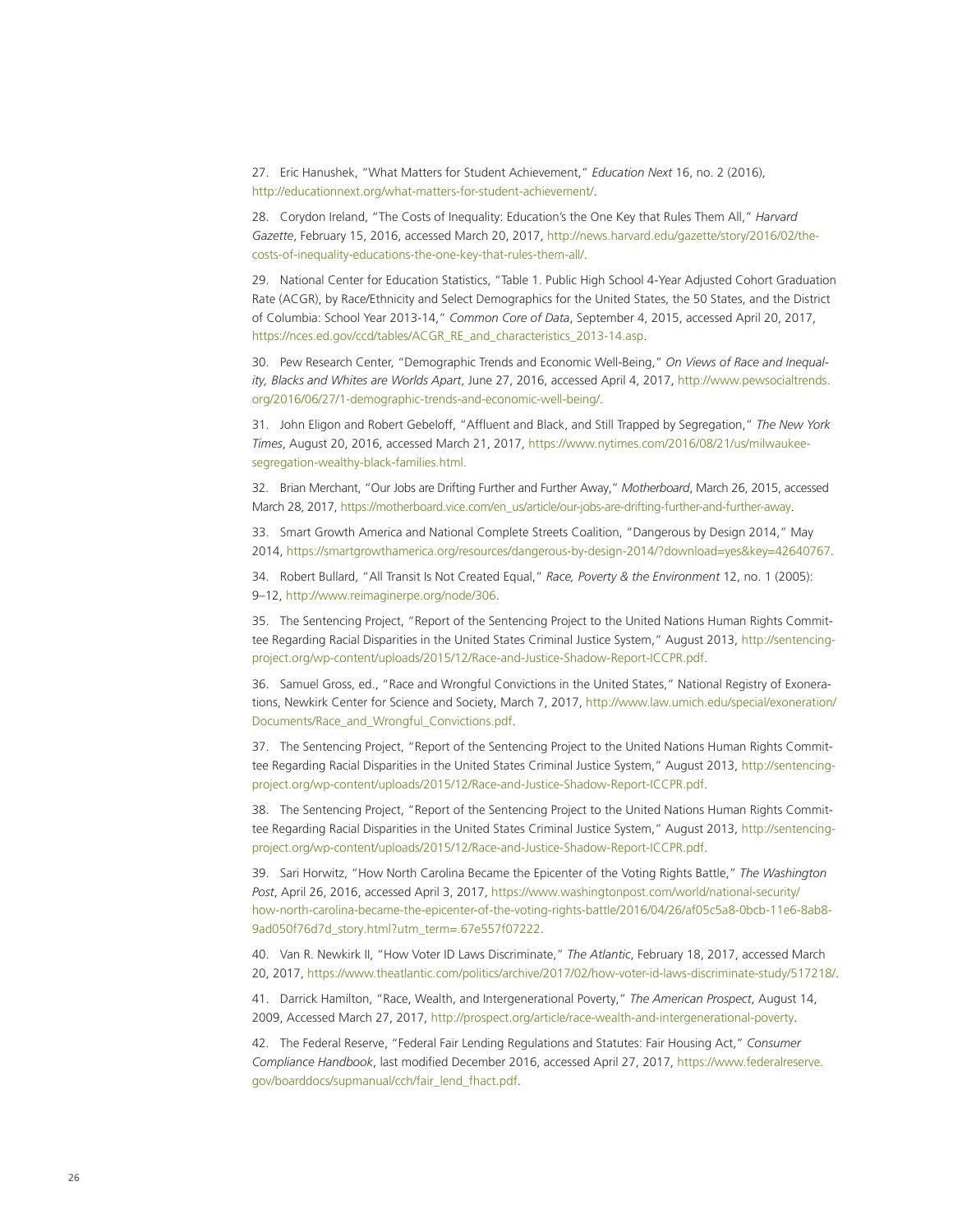43. Emily Badger, "Redlining: Still a Thing," *The Washington Post*, May 28, 2015, accessed April 3, 2017, [https://www.washingtonpost.com/news/wonk/wp/2015/05/28/evidence-that-banks-still-deny-black-borrowers](https://www.washingtonpost.com/news/wonk/wp/2015/05/28/evidence-that-banks-still-deny-black-borrowers-just-as-they-did-50-years-ago/)[just-as-they-did-50-years-ago/.](https://www.washingtonpost.com/news/wonk/wp/2015/05/28/evidence-that-banks-still-deny-black-borrowers-just-as-they-did-50-years-ago/)

44. Angela Glover Blackwell, "The Curb-Cut Effect," *Stanford Social Innovation Review* 15, no. 1 (2017), [https://ssir.org/articles/entry/the\\_curb\\_cut\\_effect?platform=hootsuite.](https://ssir.org/articles/entry/the_curb_cut_effect?platform=hootsuite)

45. Progress 2050, "Economic Indicators and People of Color," Center for American Progress, August 2015, <https://cdn.americanprogress.org/wp-content/uploads/2015/08/05075343/PeopleOfColor-Econ-FS.pdf>.

46. J. D. Harrison, "Black, Hispanic Entrepreneurs Discriminated Against When Seeking Small Business Loans," *The Washington Post*, June 3, 2014, accessed April 2, 2017, [https://www.washingtonpost.com/](https://www.washingtonpost.com/business/on-small-business/black-hispanic-entrepreneurs-discriminated-against-when-seeking-small-business-loans/2014/06/03/70059184-ea86-11e3-9f5c-9075d5508f0a_story.html?utm_term=.d42972360436) [business/on-small-business/black-hispanic-entrepreneurs-discriminated-against-when-seeking-small-business](https://www.washingtonpost.com/business/on-small-business/black-hispanic-entrepreneurs-discriminated-against-when-seeking-small-business-loans/2014/06/03/70059184-ea86-11e3-9f5c-9075d5508f0a_story.html?utm_term=.d42972360436)[loans/2014/06/03/70059184-ea86-11e3-9f5c-9075d5508f0a\\_story.html?utm\\_term=.d42972360436](https://www.washingtonpost.com/business/on-small-business/black-hispanic-entrepreneurs-discriminated-against-when-seeking-small-business-loans/2014/06/03/70059184-ea86-11e3-9f5c-9075d5508f0a_story.html?utm_term=.d42972360436).

47. Usman Ahmed, Thorsten Beck, Christine McDaniel, and Simon Schropp, "Filling the Gap: How Technology Enables Access to Finance for Small- and Medium-Sized Enterprises," *Innovations* 10, no. 3-4 (2016): 35–48, accessed February 20, 2017, doi: 10.1162/inov\_a\_00239.

48. Leroy Abrahams, Lajuana Bradford, and Jon Davies (Regions Bank), phone interview by FSG, March 9, 2017.

49. Leroy Abrahams, Lajuana Bradford, and Jon Davies (Regions Bank), phone interview by FSG, March 9, 2017.

50. Nancy Castillo and Jorge Davy-Méndez, "Fintech's Missed Opportunity: The Needs of People of Color," *Financial Solutions Lab*, March 10, 2017, accessed March 23, 2017, [http://finlab.cfsinnovation.com/](http://finlab.cfsinnovation.com/insights/03-2017/fintechs-missed-opportunity-the-needs-of-people-of-color/) [insights/03-2017/fintechs-missed-opportunity-the-needs-of-people-of-color/](http://finlab.cfsinnovation.com/insights/03-2017/fintechs-missed-opportunity-the-needs-of-people-of-color/).

51. Business Wire, "Report Finds \$5 Billion in Investments in FinTech for Financially Underserved Americans," November 6, 2013, accessed March 30, 2017, [http://www.businesswire.com/news/home/20131106006319/](http://www.businesswire.com/news/home/20131106006319/en/Report-Finds-5-Billion-Investments-FinTech-Financially) [en/Report-Finds-5-Billion-Investments-FinTech-Financially.](http://www.businesswire.com/news/home/20131106006319/en/Report-Finds-5-Billion-Investments-FinTech-Financially)

52. Nancy Castillo and Jorge Davy-Méndez, "Fintech's Missed Opportunity: The Needs of People of Color," *Financial Solutions Lab*, March 10, 2017, accessed March 23, 2017, [http://finlab.cfsinnovation.com/](http://finlab.cfsinnovation.com/insights/03-2017/fintechs-missed-opportunity-the-needs-of-people-of-color/) [insights/03-2017/fintechs-missed-opportunity-the-needs-of-people-of-color/](http://finlab.cfsinnovation.com/insights/03-2017/fintechs-missed-opportunity-the-needs-of-people-of-color/).

53. JPMorgan Chase & Co, "Financial Health: Financial Solutions Lab," accessed March 29, 2017, [https://](https://www.jpmorganchase.com/corporate/Corporate-Responsibility/financial-solutions-lab.htm) [www.jpmorganchase.com/corporate/Corporate-Responsibility/financial-solutions-lab.htm](https://www.jpmorganchase.com/corporate/Corporate-Responsibility/financial-solutions-lab.htm).

54. "Locations," Oportun, accessed March 29, 2017, [http://www.oportun.com/locations/.](http://www.oportun.com/locations/)

55. Nancy Castillo and Jorge Davy-Méndez, "Fintech's Missed Opportunity: The Needs of People of Color," *Financial Solutions Lab*, March 10, 2017, accessed March 23, 2017, [http://finlab.cfsinnovation.com/](http://finlab.cfsinnovation.com/insights/03-2017/fintechs-missed-opportunity-the-needs-of-people-of-color/) [insights/03-2017/fintechs-missed-opportunity-the-needs-of-people-of-color/](http://finlab.cfsinnovation.com/insights/03-2017/fintechs-missed-opportunity-the-needs-of-people-of-color/).

56. Oportun, "Oportun, Formerly Known as Progreso Financiero, Completes \$90 Million Equity Raise," news release, February 11, 2015, accessed March 29, 2017, [http://www.oportun.com/press-release/2370/.](http://www.oportun.com/press-release/2370/)

57. Business Wire, "Impact Investing Goes Mainstream with DBL Partners' \$400 Million Fund," June 23, 2015, accessed April 26, 2017, [http://www.businesswire.com/news/home/20150623005526/en/Impact-](http://www.businesswire.com/news/home/20150623005526/en/Impact-Investing-Mainstream-DBL-Partners%E2%80%99-400-Million)[Investing-Mainstream-DBL-Partners%E2%80%99-400-Million](http://www.businesswire.com/news/home/20150623005526/en/Impact-Investing-Mainstream-DBL-Partners%E2%80%99-400-Million)

58. Shawn Cole, Mark Kramer, and Tony L. He, "DBL Partners: Double Bottom Line Venture Capital," *Harvard Business School Case No. 217-022*, September 12, 2016.

59. Bureau of Labor Statistics, "Labor Force Statistics from the Current Population Survey — The Employment Situation — June 2017," news release, accessed July 7, 2017,<https://www.bls.gov/news.release/pdf/empsit.pdf>.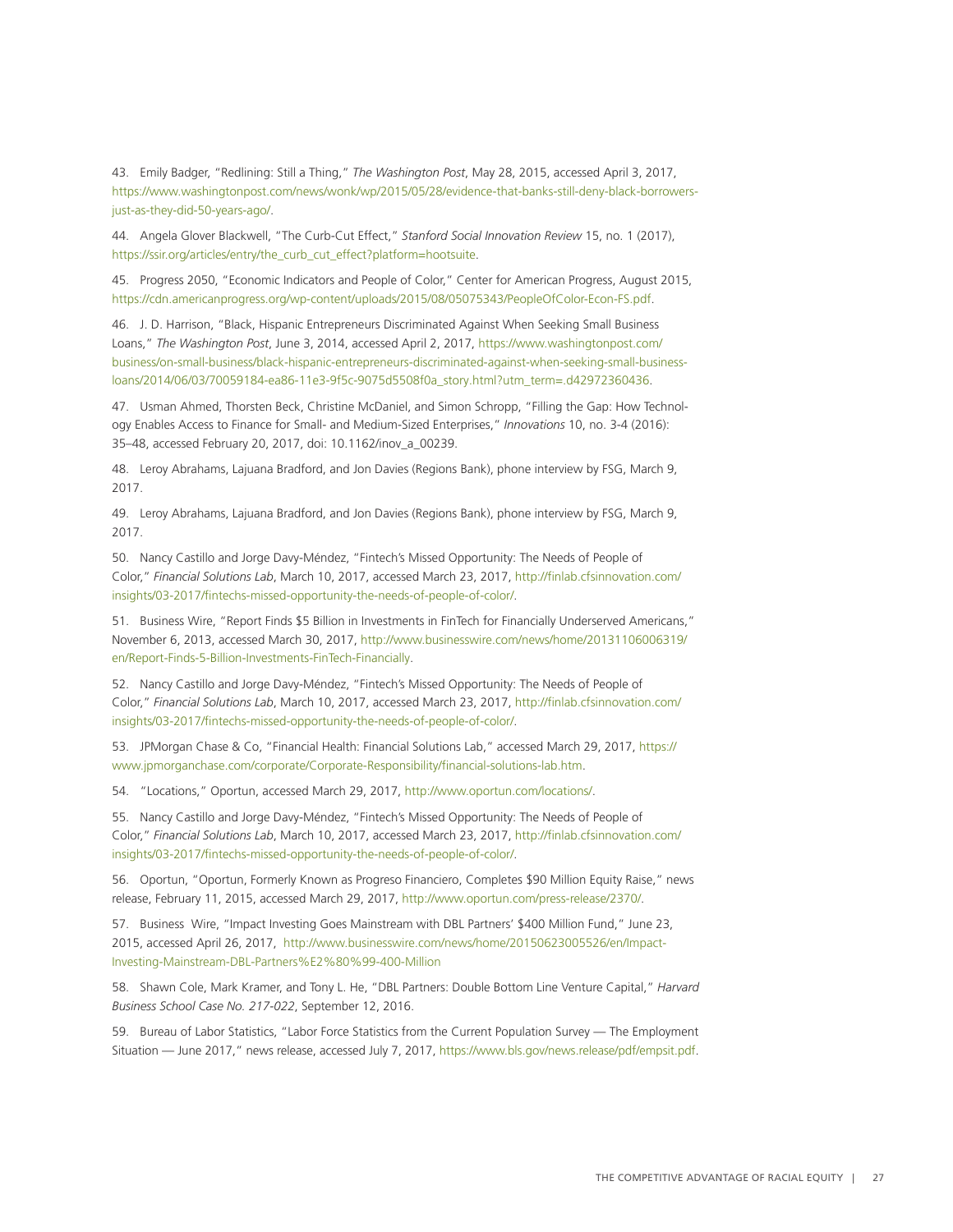60. Catherine Ruetschlin and Dedrick Asante-Muhammad, "The Retail Race Divide: How the Retail Industry is Perpetuating Racial Inequality in the 21st Century," *Demos*, June 2, 2015, [http://www.demos.org/publication/](http://www.demos.org/publication/retail-race-divide-how-retail-industry-perpetuating-racial-inequality-21st-century) [retail-race-divide-how-retail-industry-perpetuating-racial-inequality-21st-century](http://www.demos.org/publication/retail-race-divide-how-retail-industry-perpetuating-racial-inequality-21st-century).

61. Zeynep Ton, "Why 'Good Jobs' Are Good for Retailers," *Harvard Business Review*, January–February 2012 Issue, accessed May, 2017, [https://hbr.org/2012/01/why-good-jobs-are-good-for-retailers.](https://hbr.org/2012/01/why-good-jobs-are-good-for-retailers)

62. The Manufacturing Institute and Deloitte, "The Skills Gap in U.S. Manufacturing 2015 and Beyond," Deloitte, 2015, [http://www.themanufacturinginstitute.org/~/media/827DBC76533942679A15EF7067A70](http://www.themanufacturinginstitute.org/~/media/827DBC76533942679A15EF7067A704CD.ashx) [4CD.ashx](http://www.themanufacturinginstitute.org/~/media/827DBC76533942679A15EF7067A704CD.ashx).

63. The Manufacturing Institute and Deloitte, "The Skills Gap in U.S. Manufacturing 2015 and Beyond," Deloitte, 2015, [http://www.themanufacturinginstitute.org/~/media/827DBC76533942679A15EF7067A70](http://www.themanufacturinginstitute.org/~/media/827DBC76533942679A15EF7067A704CD.ashx) [4CD.ashx](http://www.themanufacturinginstitute.org/~/media/827DBC76533942679A15EF7067A704CD.ashx).

64. Kathryn Tyler. "From Dependence to Self-Sufficiency." Society for Human Resource Management. September 1, 2010. Accessed February 6, 2017. https://www.shrm.org/hr-today/news/hr-magazine/ pages/0910tyler.aspx.

65. Kathryn Tyler, "From Dependence to Self-Sufficiency," Society for Human Resource Management, September 1, 2010, accessed February 22, 2017, [https://www.shrm.org/hr-today/news/hr-magazine/](https://www.shrm.org/hr-today/news/hr-magazine/pages/0910tyler.aspx) [pages/0910tyler.aspx](https://www.shrm.org/hr-today/news/hr-magazine/pages/0910tyler.aspx).

66. ASTHO, "The Economic Case for Health Equity," Accessed April 3, 2017, [http://www.astho.org/](http://www.astho.org/Programs/Health-Equity/Economic-Case-Issue-Brief/) [Programs/Health-Equity/Economic-Case-Issue-Brief/.](http://www.astho.org/Programs/Health-Equity/Economic-Case-Issue-Brief/)

67. Henry J. Kaiser Family Foundation, "Focus on Health Care Disparities: Key Facts," December 2012, <https://kaiserfamilyfoundation.files.wordpress.com/2013/01/8396.pdf>.

68. Rae Ellen Bichell, "Clinical Trials Still Don't Reflect the Diversity of America," *NPR*, December 16, 2015, accessed January 23, 2017, [http://www.npr.org/sections/health-shots/2015/12/16/459666750/clinical-trials](http://www.npr.org/sections/health-shots/2015/12/16/459666750/clinical-trials-still-don)[still-don't-reflect-the-diversity-of-america](http://www.npr.org/sections/health-shots/2015/12/16/459666750/clinical-trials-still-don).

69. Rowena Bartolome, Joel Handler, and Bernice Gould, "Population Care Management and Team-Based Approach to Reduce Racial Disparities among African Americans/Blacks with Hypertension," *The Permanente Journal* 20, no. 1 (2016): 53–59, [http://www.thepermanentejournal.org/issues/2016/winter/6028](http://www.thepermanentejournal.org/issues/2016/winter/6028-
hypertension-1.html) [hypertension-1.html.](http://www.thepermanentejournal.org/issues/2016/winter/6028-
hypertension-1.html)

70. Nilda Chong, "A Model for the Nation's Health Care Industry: Kaiser Permanente's Institute for Culturally Competent Care," *The Permanente Journal* 6, no. 3 (2002): 47–50, [https://www.thepermanentejournal.org/](https://www.thepermanentejournal.org/files/Summer2002/model.pdf) [files/Summer2002/model.pdf](https://www.thepermanentejournal.org/files/Summer2002/model.pdf).

71. George Serafeim, "The Fastest-Growing Cause for Shareholders Is Sustainability," *Harvard Business Review*, July 12, 2016, [https://hbr.org/2016/07/the-fastest-growing-cause-for-shareholders-is-sustainability.](https://hbr.org/2016/07/the-fastest-growing-cause-for-shareholders-is-sustainability)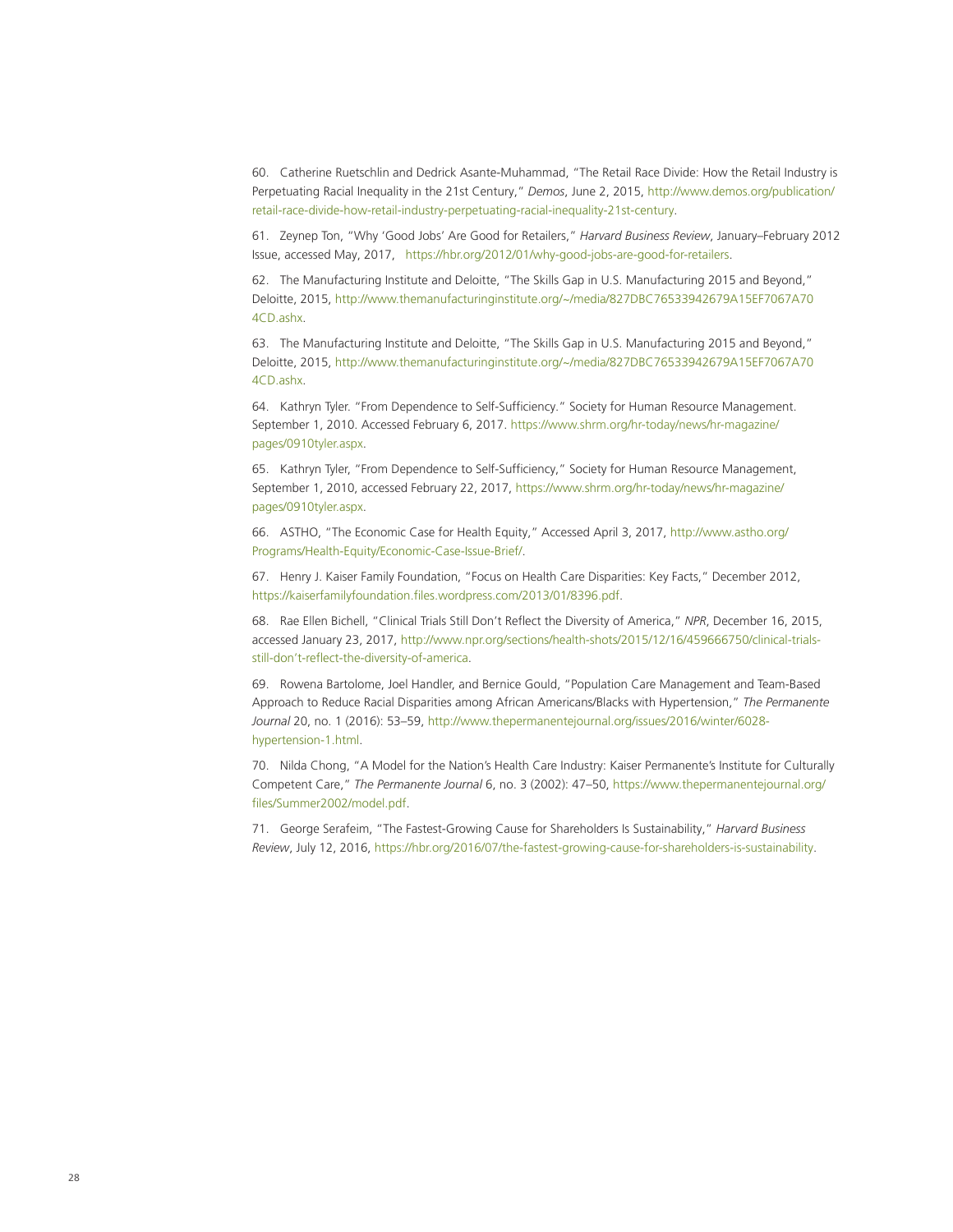### **CONTACT**

**Lalitha Vaidyanathan, l[alitha.vaidyanathan@fsg.org](mailto:Lalitha.vaidyanathan@fsg.org)**

### **AUTHORS**

Angela Glover Blackwell, Chief Executive Officer, PolicyLink Mark Kramer, Managing Director, FSG Lalitha Vaidyanathan, Managing Director, FSG Lakshmi Iyer, Associate Director, FSG Josh Kirschenbaum, Chief Operating Officer, PolicyLink

### **ACKNOWLEDGEMENTS**

We'd also like to thank our colleagues for their invaluable strategic input, research, and analysis:

Anita Cozart, Senior Director, PolicyLink Admas Kanyagia, Director, FSG Celeste Faaiuaso, former Consultant, FSG Dashell Laryea, Associate, FSG Michael McAfee, President, PolicyLink Kyle Muther, former Senior Consultant, FSG Chris Schildt, Senior Associate, PolicyLink Sarah Treuhaft, Senior Director, PolicyLink



This work is licensed under a **[Creative Commons Attribution-NoDerivs 4.0 Unported License](http://creativecommons.org/licenses/by-nd/4.0/deed.en_US)**.